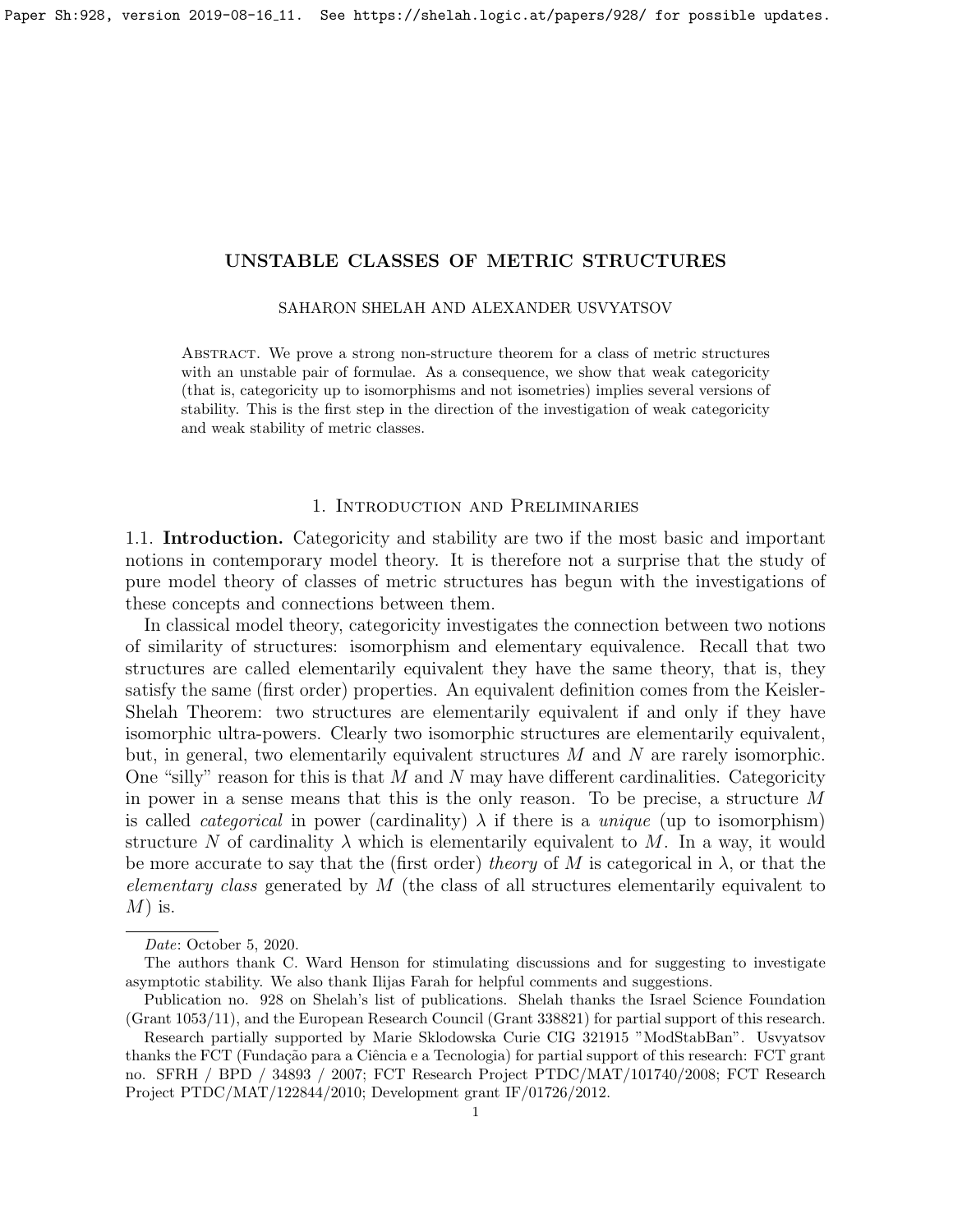The study of categoricity led to many important discoveries in model theory and generated a large body of research. The first important milestone was Morley's Theorem [?] (affirming Lo´s's Conjecture) stating that a countable first order theory, categorical in some uncountable cardinal is categorical in every such cardinal. One important step in Morley's proof was showing that uncountable categoricity implies  $\aleph_0$ -stability (which means that there are only countably many types over any countable set), and then exploring properties of  $\aleph_0$ -stable theories (such as existence of prime models over any set). The main tool in the proof of  $\aleph_0$ -stability was the *Ehrenfeucht-Mostowski construction* which yields a model  $M \models T$  "quite close" to a particular "skeleton" (in the most basic case, a well-ordered indiscernible sequence  $I$ ) for an arbitrary theory  $T$ . Such a model is normally called the Ehrenfeucht-Mostowski model (or just the EM-model) for T over I. Morley observed that such EM-models always realize only countably many types over all countable sets, concluding that if T is not  $\aleph_0$ -stable, it has at least two non-isomorphic models of any uncountable cardinality (one that realizes uncountably many types over some countable set, and one which does not). One can perhaps regard this result as the first general *non-structure* theorem in model theory.

The first author of this article generalized this theme in several different directions. The main generalization is concerned with replacing Los's question "When is a theory T categorical in big enough cardinalities?" with a much more general question "When does a theory  $T$  have 'few' models in big enough cardinalities?", or at least "When can large enough models of  $T$  be described by a small collection of invariants?". This led to the development of a very broad line of research called "Classification Theory" [\[She90\]](#page-16-0). The premise of classification theory is that there exist true dichotomies, called "dividing lines" so that models of theories that lie on the "good" side of a dividing line can be analyzed in some way (and, more generally, possess many "nice" properties), whereas the theories on the "dark side", that is, on the other side of the dividing line, admit various kinds of non-structure. In particular, going back to the question of counting models up to isomorphism, classification theory promotes the search of properties so that if  $T$  has such a property, one can prove various structural results about it, and, ideally, classify its models in terms of a well-understood set of invariants; and if T does not have it, then one can prove a non-structure theorem about it - in this case, that  $T$  has "many" ideally, the largest possible number - of non-isomorphic models in some (ideally, every) big enough cardinality.

Stability, which is a generalization of Morley's  $\aleph_0$ -stability, is one such dividing line, which, perhaps, still remains the major one and the most extensively studied. One way to define stability is the following: a theory T is stable if it is  $\lambda$ -stable for some cardinality  $\lambda$  (hence generalizing the definition of  $\aleph_0$ -stability directly). However, an equivalent definition (which turns out to be more convenient for our purposes) is that  $T$  is stable if no formula exhibits the order property. We shall discuss different analogues of the order property (appropriate for our setting) at length later.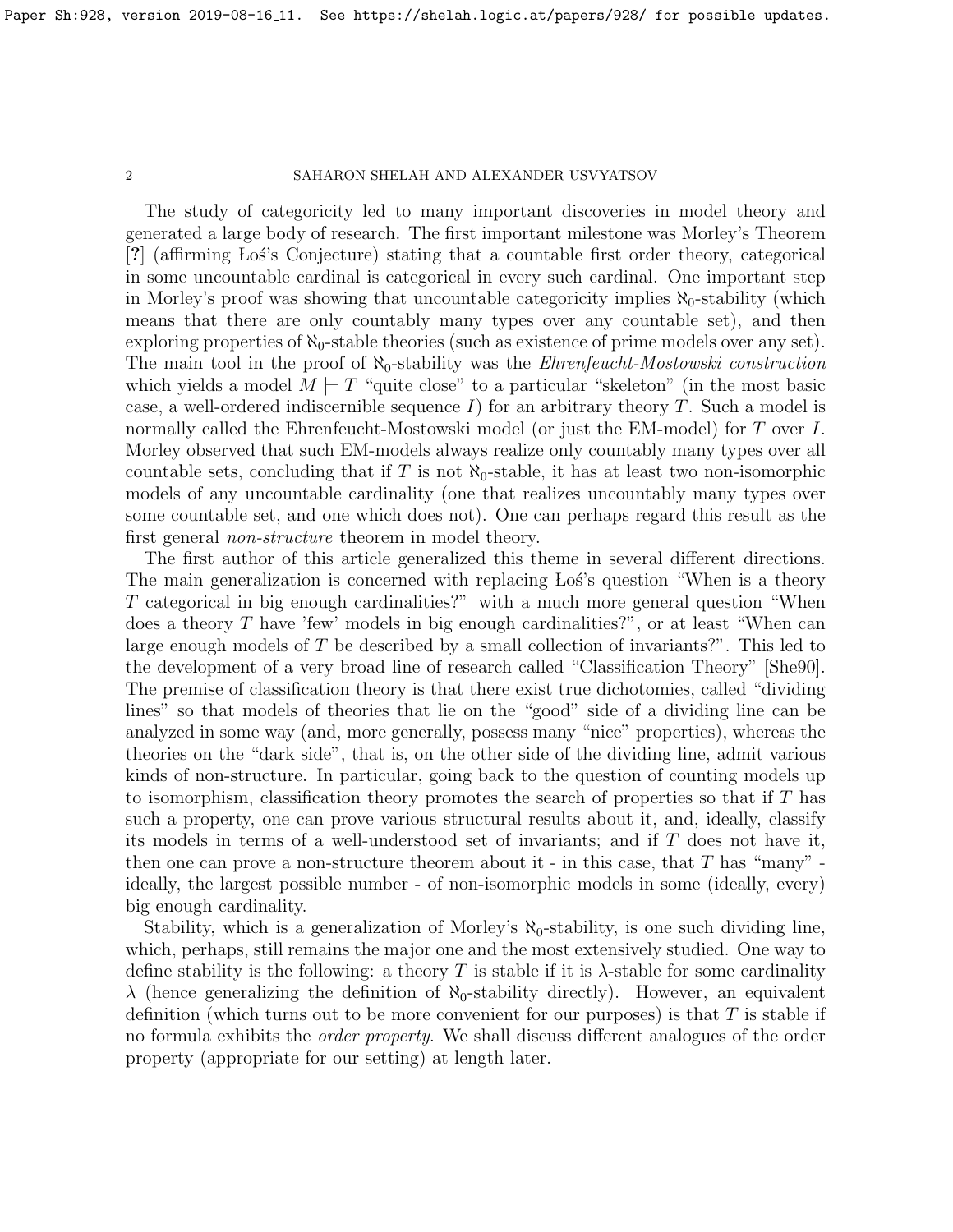The "positive" side of stability is not enough for classifying models up to isomorphism (this is why stronger properties, such as super-stability, NDOP, NOTOP, etc, were introduced). However, models of stable theories admit many good structural properties, investigating which led to many important discoveries and applications. On the other hand, the non-structure side is very clear: an unstable theory  $T$  (say, a countable one) has the maximal possible number of non-isomorphic models, even slightly saturated ones, in any uncountable cardinality. The proof involves the use of "generalized EM-models", which is yet another generalization of Morley's techniques. This general technique of proving non-structure has paved the way to a broader subject of "non-structure tehory" [?]. We shall use ideas and basic results from [?] extensively in this paper.

Another way in which Morley's work was generalized by the first author, was taking classification theory, and in particular, the study of categoricity, beyond the scope of elementary classes. Techniques used in this paper are general enough to study, for example, classes of elementary substructures of a big homogeneous model  $\mathfrak{C}$ . This way one expands the discussion to classes of models that omit a given ("nice enough") collection of types over the empty set.

Our current goal is to generalize results of the kind mentioned above to the setting of metric structures. In particular, we set up a framework for proving non-structure theorems in this context.

While the notion of categoricity have a very precise meaning in classical model theory, there are more than one natural choices when topology is introduced as an inherent part of the structure. For example, while classical categoricity means having a unique model up to isomorphism, when working with metric structures, one has to specify which isomorphisms are being considered.

Uncountable (more precisely, non-separable) categoricity of metric classes with respect to isometries has been studied independently in different frameworks in [?] and [\[SU\]](#page-16-1). For a model theorist this is perhaps the most natural choice of isomorphism, since it preserves the whole structure. The notion of isomorphism considered in  $|SU|$  is as a matter of fact a bit more general, and more recent works of Hirvonen and Hyttinen [?] weakened the definition further, allowing "almost isometries", that is, arbitrarily small perturbations.

However, for many natural classes, even this choice would be considered too strict (too rigid). For example, the "correct" notion of isomorphism between Banach spaces is widely accepted to be a linear homeomorphism, or, equivalently, a c-isomorphism: a linear isomorphism T satisfying  $\frac{1}{c} \leq ||T|| \leq c$  for some  $c \geq 1$ . Dealing with such maps that are allowed to perturb the structure is significantly more challenging from the model theoretic point of view.

Naturally, searching for dividing lines which would lead to classification of metric structures up to topological isomorphism, one needs to introduce new properties that take topology into account. It is our thesis that stability will still play an important role in this line of research. However, the notion of stability has to be weakened and made more flexible. In this article we will consider several such possible weakenings. It is not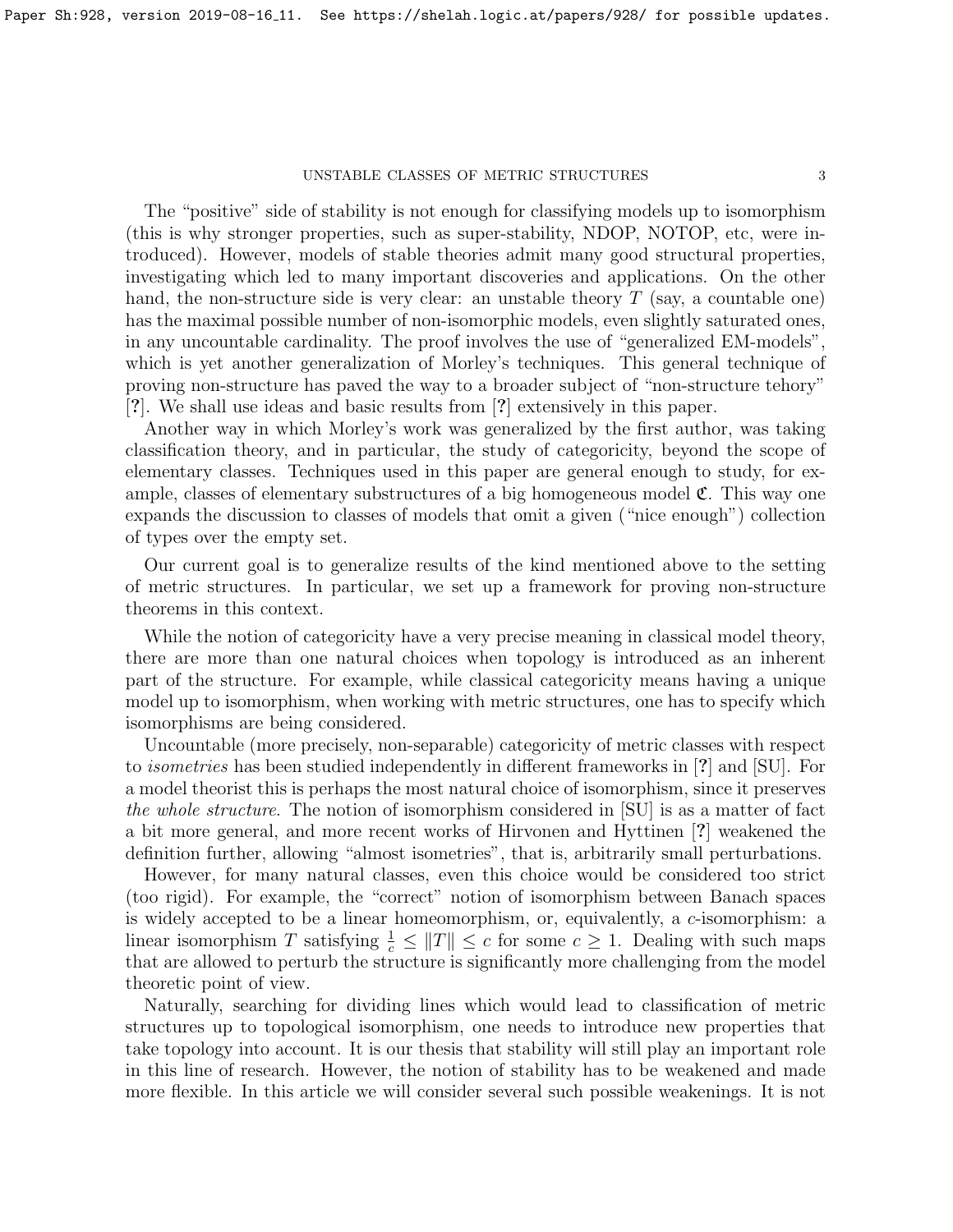completely clear which one is the "correct" one. Most likely, each one of the properties discussed below, is the right notion for a certain structural context. We are not concerned with structure results in this article. Our goal here is to discuss the "negative side" of the proposed dividing lines.

More precisely, all results in this paper can be summarized as "various notions of instability lead to non-structure", i.e. to the existence of many non-isomorphic models. This line of research serves several purposes.

The first one should already be clear from the discussion above. Suppose we have a metric structure X which does not admit this kind of non-structure. One particular strong (and interesting) assumption in this direction is *non-separable categoricity* with respect to isomorphisms. Then by the results in this paper,  $X$  admits several (weak, topological) versions of stability. This clearly constitutes a first step in the direction of understanding non-separable categoricity in this category.

Another motivation for our investigation is the search for natural weakening of stability in the metric context. The premise of this article is that even when a theory (or a formula/predicate) lacks the full strength of stability, there are natural weaker properties (which would not make sense in classical model theory since their definitions rely heavily on the existence of a metric) that might hold. We introduce and discuss several such notions. Some of them have already been investigated in the context of Banach spaces. For instance, "Junge-Rosenthal"-stability, which we define in section 4, is motivated by the notion of an "asymptotically symmetric" Banach space, originally due to Junge and Rosenthal, studied in [?].

Stability is an important model theoretic property that has already been shown to have various applications in many different contexts in mathematics, including functional analysis and Banach space geometry. For example. investigation of quantifier-free stability for Banach spaces led to the spectacular result of Krivine and Maurey [?] on the existence of an almost isometric copy of  $\ell_p$  in any stable Banach space, a line of research pursued further by Iovino (e.g. [?]). Stability was generalized to arbitrary definable predicates by Ben Yaacov and the second author [?], and used by the authors of this article to establish Henson's Conjecture in [?]. It is therefore natural to conjecture that at least some of the weaker notions of "metric" stability introduced in this paper will also have useful properties, both for model theoretic study of classes of classes of metric structures, and for the study of the local and global geometry of such structures. In this way, this paper opens many doors for future research.

Besides this paper, there have been not many steps have been made in the direction of non-structure in the general context of metric structures). One related work is Farah and Shelah [?], where a strong dichotomy result for a number of ultrapowers of a metric structure of cardinality at most the continuum is shown. In particular, it is shown that instability implies that this number is  $2^{2^{\aleph}}$ . On the one hand, here we prove non-structure results in a much more general context: we do not assume that the class is elementary or that the vocabulary is countable; in addition, our results hold in all cardinalities above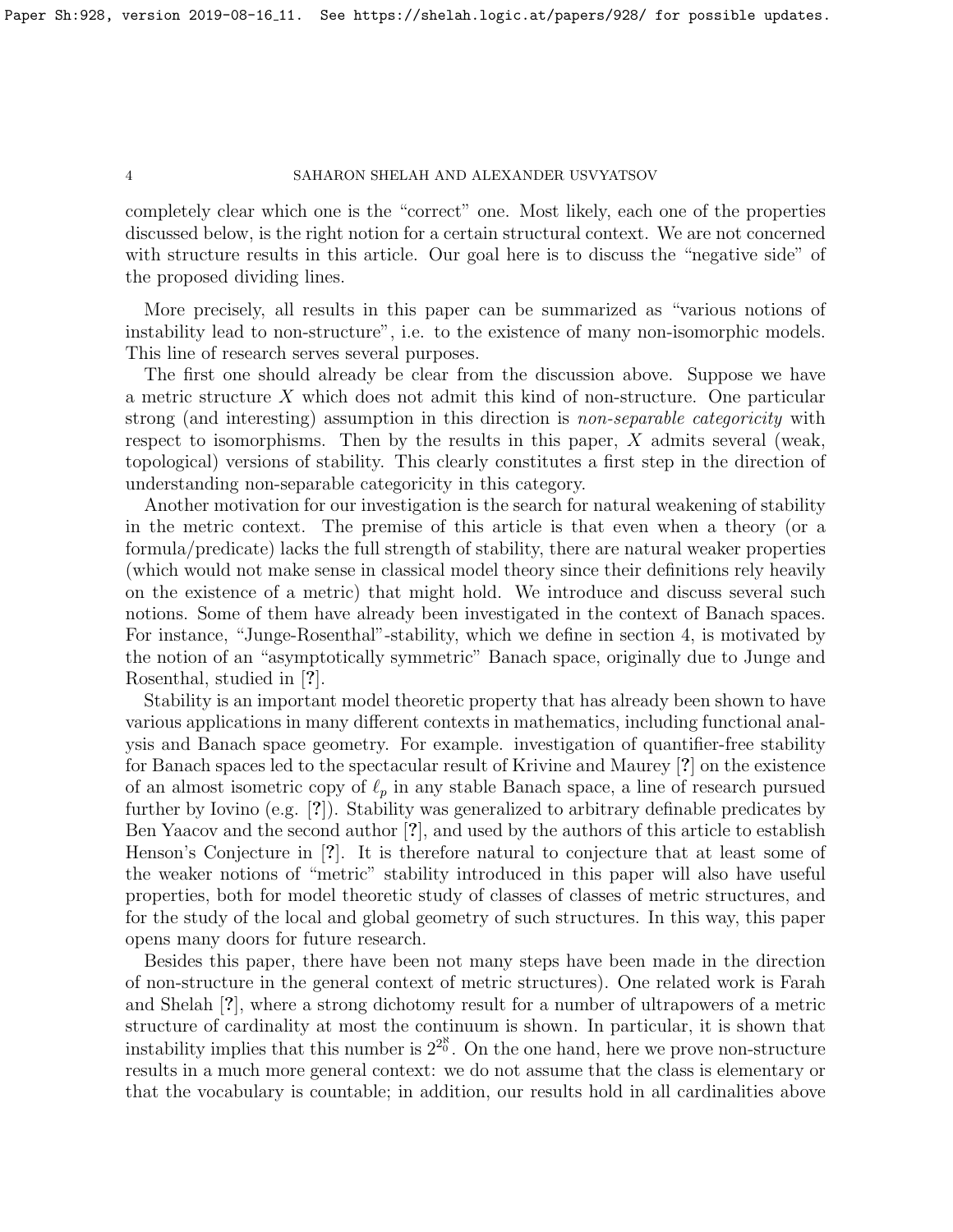the cardinality of the language (and not just the continuum). Models that we obtain are different from each other in a strong way, not just non-isometric, and in each context we explicitly compute a constant  $c$ , up to which none of the two of these models can be isomorphic (and moreover, none of them can be c-embedded into any other). On the other hand, the models constructed in [?] are all ultrapowers of one particular structure, which is a stronger non-structure result.

As one example of a consequence of our analysis, let us include here the following result in model theory of Banach spaces, which (we believe) should have interesting applications, such as throwing light on model theoretic properties of particular Banach spaces (it is proven in section 4):

<span id="page-4-0"></span>**Theorem 1.1.** Let B be a Banach space whose continuous theory is categorical (with respect to isomorphisms of Banach spaces) in some uncountable density. Then it is asymptotically symmetric (as defined in [?]).

1.2. Preliminaries. The proofs in this article rely mostly on Ehrenfeucht-Mostowski constructions, hence do not require any compactness assumptions and can be carried out in very general settings, such as abstract metric classes (as defined in [\[SU\]](#page-16-1)) with arbitrary large models. For the sake of simplicity of presentation, we have decided to focus on the well-developed context of a monster metric space (it is the central concept in [\[SU\]](#page-16-1)), which is already quite general.

Since the definition of a monster metric space is rather long, we will not include it here (the reader is welcome to consult [\[SU\]](#page-16-1)). However, to make the presentation more self-contained, we will define a simplified version, which we call a homogeneous metric monster.

Fix a "big enough" cardinal  $\lambda^* = (\lambda^*)^{\aleph_0}$ . We refer to [\[SU\]](#page-16-1) for the definition of a *metric* structure.

**Definition 1.2.** A homogeneous metric monster is a metric structure of cardinality  $\lambda^*$ which is strongly homogeneous in the following sense: every partial function  $f: A \to \mathfrak{C}$ (with  $A \subseteq \mathfrak{C}$  of cardinality less than  $\lambda^*$ ) which preserves positive existential formulae (see [\[SU\]](#page-16-1), Definition 2.13), can be extended to an automorphism of  $\mathfrak{C}$ .

*Remark* 1.3. If  $\mathfrak C$  is a homogeneous metric monster then it is a momspace (monster metric space) as defined in [\[SU\]](#page-16-1), Definition 2.17 for  $\Delta(\mathfrak{C})$  =positive existential formulas.

From now on,  $\mathfrak C$  will denote a monster metric space (unless stated otherwise). The reader can assume without almost any loss of generality that it is a homogeneous metric monster. All elements, tuples, sets, will be taken inside  $\mathfrak{C}$ . The finite diagram of  $\mathfrak{C}$  will be denoted by  $D$ . By "types" we will always mean  $D$ -types, which in case of a homogeneous monster is just the collection of all positive existential types. By "formula", we always mean a  $\Delta(\mathfrak{C})$ -formula, which in case of a homogeneous monster is simply a positive existential formula.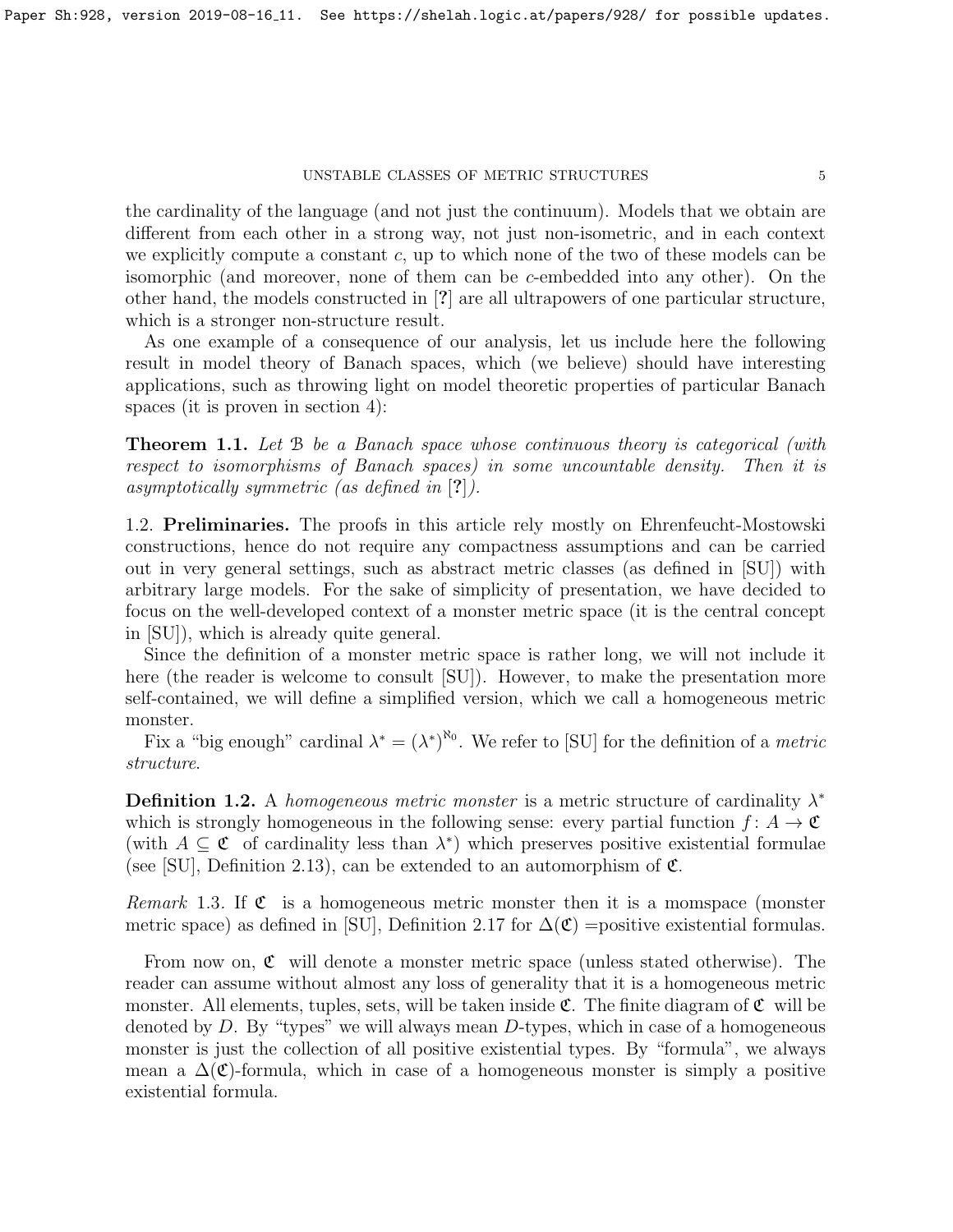Let K be the class of all almost elementary submodels of the monster  $\mathfrak{C}, K^c$  the class of complete such models (that is, almost elementary submodels of  $\mathfrak{C}$  which are complete with respect to the metric of  $\mathfrak{C}$ ; see also [\[SU\]](#page-16-1), Definition 2.19). We will call elements of K premodels and elements of  $K^c$  models.

We recall the definition of approximations of formulae and types (see more in [\[SU\]](#page-16-1), section 3):

**Definition 1.4.** (i) For a formula  $\varphi(\bar{x})$  possibly with parameters, we define  $\varphi^{[\varepsilon]}(\bar{x}) = \exists \bar{x}'(\varphi(\bar{x}') \wedge \mathbf{d}(\bar{x}, \bar{x}') \leq \varepsilon)$ . So  $\varphi^{[\varepsilon]}(\bar{x}, \bar{a}) = (\exists \bar{x}')[\mathbf{d}(\bar{x}, \bar{x}') \leq \varepsilon \wedge \varphi(\bar{x}', \bar{a})]$ . (ii) For a type p, define  $p^{[\varepsilon]} = \{ (\bigwedge_{\ell < n} \varphi_{\ell})^{[\varepsilon]} : n < \omega \text{ and } \varphi_0, \dots, \varphi_{n-1} \in p \}.$ 

Recall that a pair  $(\varphi(\bar{x}), \psi(\bar{x}))$  is called  $\varepsilon$  – *contradictory* (where  $\varepsilon > 0$  as usual) if  $d(\varphi^{\mathfrak{C}}, \psi^{\mathfrak{C}}) > \varepsilon$ . A pair of formulae (maybe with parameters)  $(\varphi(\bar{x}), \psi(\bar{x}))$  is called *contradictory* if it is  $\varepsilon$ -contradictory for some  $\varepsilon > 0$ .

Since the most important context (or at least the context of interest to most readers) in which our results apply is the context of a fixed continuous first order theory  $T$  [?, ?], let us explicitly note the following obvious (but important) fact:

*Remark* 1.5. If T is a complete continuous first order theory, then, naturally, the monster model of  $T$  (a "big enough" saturated model of  $T$ ) is a homogeneous metric monster. In this case, pre-models of  $T$  are precisely the elements of  $K$ , and (complete) models of T are precisely the elements of  $K<sup>c</sup>$ . It is an easy exercise to relate local (in)stability as defined in [?] to various versions of instability discussed in this article.

## 2. Ehrenfeucht-Mostowski models

Following comments and questions from several readers who are not model theorists, and in order to make the paper more self-contained, in this section we explain in some detail the construction of Ehrenfeucht-Mostowski models, in particular, the procedure of expanding the language with Skolem functions. Everything here is standard and well known, but we thought that it might be helpful to collect all these facts in one place, and to explain how exactly they apply in our context. A reader who is familiar with section 5 of [\[SU\]](#page-16-1), can safely skip the rest of this section.

2.1. Ehrenfeucht-Mostowski construction. As usual,  $\mathfrak C$  denotes a homogeneous metric monster in vocabulary  $\tau$ .

First we expand  $\mathfrak C$  with Skolem functions. More specifically, for every formula  $\varphi(x, \bar y)$ , we add to  $\tau = \tau(\mathfrak{C})$  a function symbol  $f(\bar{y}) = f_{\varphi(x,\bar{y})}$ . Call the new vocabulary  $\hat{\tau}$ ; so

 $\tau' = \tau \cup \{ f(\bar{y})_{\varphi(x,\bar{y})} : \varphi(x,\bar{y}) \text{ is a } \tau \text{ - formula} \}$ 

Note that in the formula  $\varphi(x, \bar{y})$  above the variable x is a singleton (whereas  $\bar{y}$  can be a tuple).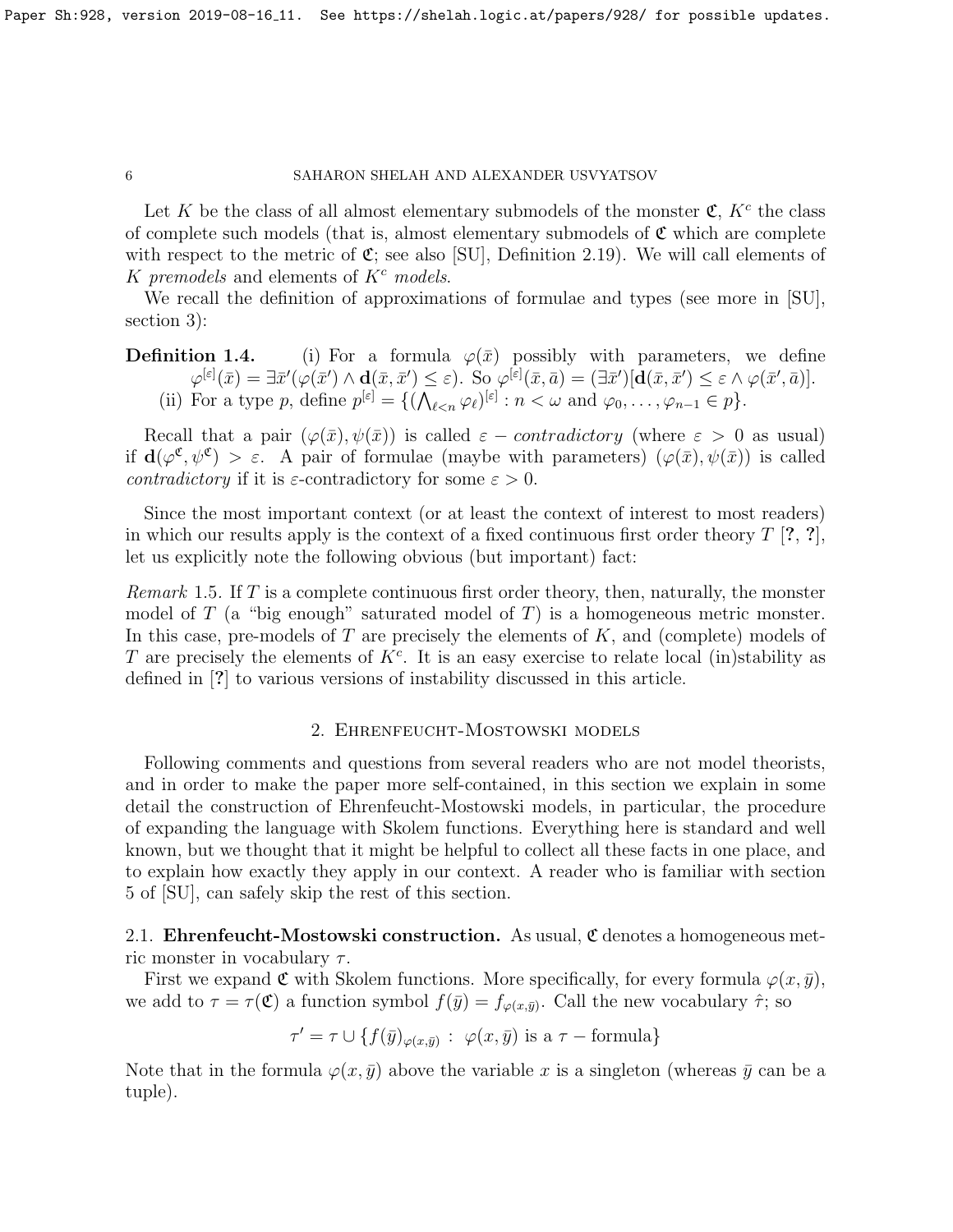We then expand  $\mathfrak C$  to a  $\tau'$ -structure  $\mathfrak C'$  so that the following condition holds: for every  $\tau$ -formula  $\varphi(x,\bar{y})$  and every  $\bar{b}\in\mathfrak{C}$ , letting  $f=f_{\varphi(x,\bar{y})}$ , if  $\mathfrak{C}\models \exists x\varphi(x,\bar{b})$ , then in particular  $\mathfrak{C} \models \varphi(a, \bar{b})$  where  $a = f^{\mathfrak{C}'}(\bar{b})$ .

Let A be any subset of  $\mathfrak{C}$  (hence of  $\mathfrak{C}'$ ), and let M' be the  $\tau'$ -substructure generated by A in

fC'. Let M be the  $\tau$ -structure which is the restriction of M' to  $\tau$ . Then clearly M is a substructure of  $\mathfrak{C}$ ; but since  $\tau'$  has Skolem functions for  $\tau$ , M is in fact an elementary substructure of  $\mathfrak{C}$ . Hence the metric closure of M,  $\overline{M}$ , is an almost elementary substructure of  $\mathfrak{C}$ . In particular,  $M \in K$  and  $\overline{M} \in K^c$ ; that is, M is a pre-model, and  $\overline{M}$  is a model.

Note that ultimately we are interested only in  $\tau$ -structures, which are restrictions of  $\tau'$ -structures. Being such a restriction ensures that M is an elementary submodel of  $\mathfrak C$  (hence  $\overline{M}$  is a model). However, we do not care about any other properties of the structure  $M'$ . In particular, it does not need to be a metric structure. Therefore, we do not impose any conditions on the connections between the expanded language and the metric (e.g., continuity of the Skolem functions).

Let M be a  $\tau$ -structure, I be an arbitrary infinite linear order, and  $\bar{a}_I = \langle \bar{a}_i : i \in I \rangle$  an indiscernible sequence in M. Then the  $EM\text{-}type$  of  $\langle \bar{a}_i : i \in I \rangle$  is the following collection of  $n - types$  over  $\varnothing$  (in M):

$$
\Phi = \left\{ \text{tp}(\bar{a}_{i_0}, \dots, \bar{a}_{i_{n-1}}) : n < \omega, \ i_0 < i_1 < \dots < i_{n-1} \right\}
$$

Such a collection  $\Phi$  is called an *Ehrenfeucht-Mostowski blueprint*, or just an *EM*blueprint. Note that by indiscernibility,  $\Phi$  contains exactly one n-type for each  $n < \omega$ .

Motivated by this example, we now define EM-blueprints more generally.

**Definition 2.1.** (i) An *Ehrenfeucht-Mostowski blueprint* in vocabulary  $\tau$  (a  $\tau$ -EM bluebrint) is a collections of types  $\Phi$  satisfying:

- (a)  $\Phi = \{p_n : n < \omega\}$
- (b)  $p_n = p_n(\bar{x}_0, \ldots, \bar{x}_{n-1})$  is an n complete  $\tau$ -type (over  $\varnothing$ ).
- (c) For every  $m < n$  and every  $0 \leq i_0 < i_1 < \ldots < i_{m-1} \leq n$ , the restriction of  $p_n$  to the variables  $i_0, \ldots, i_{m-1}$  is  $p_m$ .
- (ii) Given two vocabularies  $\tau \subseteq \tau'$ , we say that a  $\tau'$ -EM-blueprint  $\Phi' = \{p'_n : n < \omega\}$ *implies* or extends the  $\tau$ -blueprint  $\Phi = \{p_n : n < \omega\}$  if  $p_n \subseteq p'_n$  for all n.

Coming back to our setting, recall that  $\mathfrak{C}'$  is an expansion of  $\mathfrak{C}$  with Skolem functions. Let  $\Phi$  be a  $\tau'$ -EM-blueprint, J an order type such that there exists an indiscernible sequence  $\bar{a}_J = \langle \bar{a}_i : i \in J \rangle$  in C' whose EM-type is  $\Phi$ . Then we denote by  $EM(J, \Phi)$  the functional closure of  $\bar{a}_J$  in  $\mathfrak{C}'$ , and let  $EM_{\tau}(J, \Phi)$  be the  $\tau$ -reduct of  $EM(J, \Phi)$ . Since  $\mathfrak{C}'$ has Skolem functions, clealry (as above)  $EM_{\tau}(J, \Phi) \prec \mathfrak{C}$ . In other words,  $EM_{\tau}(J, \Phi) \in K$ , and  $\overline{EM_{\tau}(J,\Phi)} \in K^c$ . This gives us a method of constructing a model (in the metric sense) from an indiscernible sequence.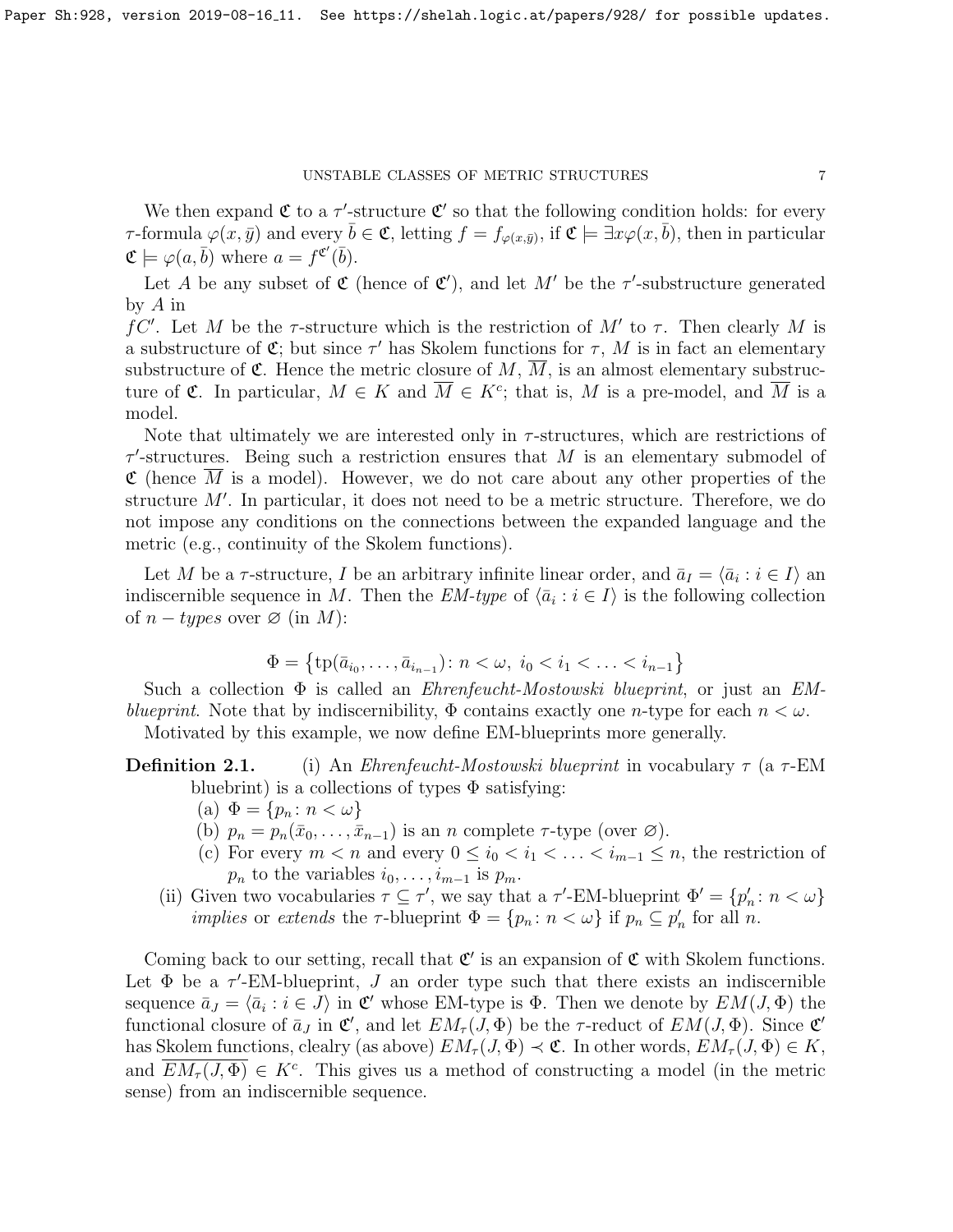Of course there may be many sequences of order type J with EM-type  $\Phi$  in  $\mathfrak{C}'$ , hence technically, the EM-structures discussed above are determined only up to isomorphism. In other words,  $EM(J, \Phi)$  really refers to the isomorphism type of the functional closure of any sequence of EM-type  $\Phi$  in  $\mathfrak{C}'$ ; similarly for  $EM_{\tau}(J, \Phi)$ . We will nevertheless often talk about these as if they are specific structures, and write things like " $EM_{\tau}(J, \Phi) \in K$ "; but no confusion should arise.

**Definition 2.2.** (i) We call  $\Phi$  proper for K (or for  $\mathfrak{C}$ ) if for any order type J, the structure  $EM_{\tau}(J, \Phi)$  is in K.

(ii) We call a  $\tau$ -EM-blueprint  $\Phi_0$  proper for K (or for  $\mathfrak{C}$ ) if there exists a  $\tau$ -blueprint  $\Phi$  which extends  $\Phi_0$  and is proper for  $\mathfrak{C}$ .

It follows from the discussion above that  $\Phi$  is proper for  $\mathfrak C$  if for every order type J,  $\mathfrak{C}'$  contains an indiscernible sequence of order type J whose EM-type is  $\Phi$ .

2.2. Existence of proper EM-blueprints. Let  $T'$  be a discrete (classical) first order theory in a vocabulary  $\rho'$ ,  $\Gamma$  a collection of types in  $S(T')$ . Recall that  $EC(T', \Gamma)$  denotes the collection of all models of T' omitting all types in  $\Gamma$ . Given a vocabulary  $\rho \subseteq \rho'$ , we denote by  $PC_{\rho}(T', \Gamma)$  the collection of all  $\rho$ -reducts of models in  $EC(T', \Gamma)$  (PC stands for "Pseudoelementary Class").

Let us recall the following strengthening (due to the first author) of Morley's Omitting Types Theorem [?],[\[She90\]](#page-16-0)(Ch.VII). We refer the reader to Appendix A of Baldwin [?] for a concise presentation, definitions, and proof. We only state here the parts that are relevant for our purposes.

<span id="page-7-0"></span>**Theorem 2.3.** (Generalized Morley's Omitting Types Theorem) Let T be a discrete  $\rho$ theory with Skolem functions,  $\Gamma$  a collection of partial  $\rho$ -types (in finitely many variables) over  $\varnothing$ , and let  $\mu = (2^{\tau})^+$ .

- (i) Suppose that for every  $\alpha < \mu$  there is  $M_{\alpha} \in EC(T, \Gamma)$  such that  $|M_{\alpha}| > \mathbb{Z}_{\alpha}$ . Then there exists an EM-blueprint  $\Phi$  realized in every  $M_{\alpha}$  proper for  $EC(T, \Gamma)$ . In other words, there exists an EM-blueprint  $\Phi$  such that:
	- In every  $M_{\alpha}$  there exists an indiscernible sequence  $\langle \bar{a}_i : i < \omega \rangle$  whose EMtype is Φ.
	- For every order type J we have  $EM(J, \Phi) \in EC(T, \Gamma)$ .
- (ii) Suppose P is a one-place  $\tau$ -predicate. If, in addition to the assumption of (i), we have  $|P^{M_{\alpha}}| \geq \mathcal{I}_{\alpha}$ , then the above indiscernible sequence can be chosen "in P". In other words, we can find  $\Phi$  as in clause (i) such that the formula  $P(\bar{x}_0)$  is in  $p_1(\bar{x}_0)$  (and hence  $P(x_i)$  is implied by  $p_n(x_0, \ldots, x_{n-1})$  for all n and  $i < n$ ).

Let us go back to our context, that is,  $\mathfrak C$  is a homogeneous metric monster,  $\mathfrak C'$  is an expansion of  $\mathfrak C$  to a vocabulary  $\tau'$  with Skolem functions.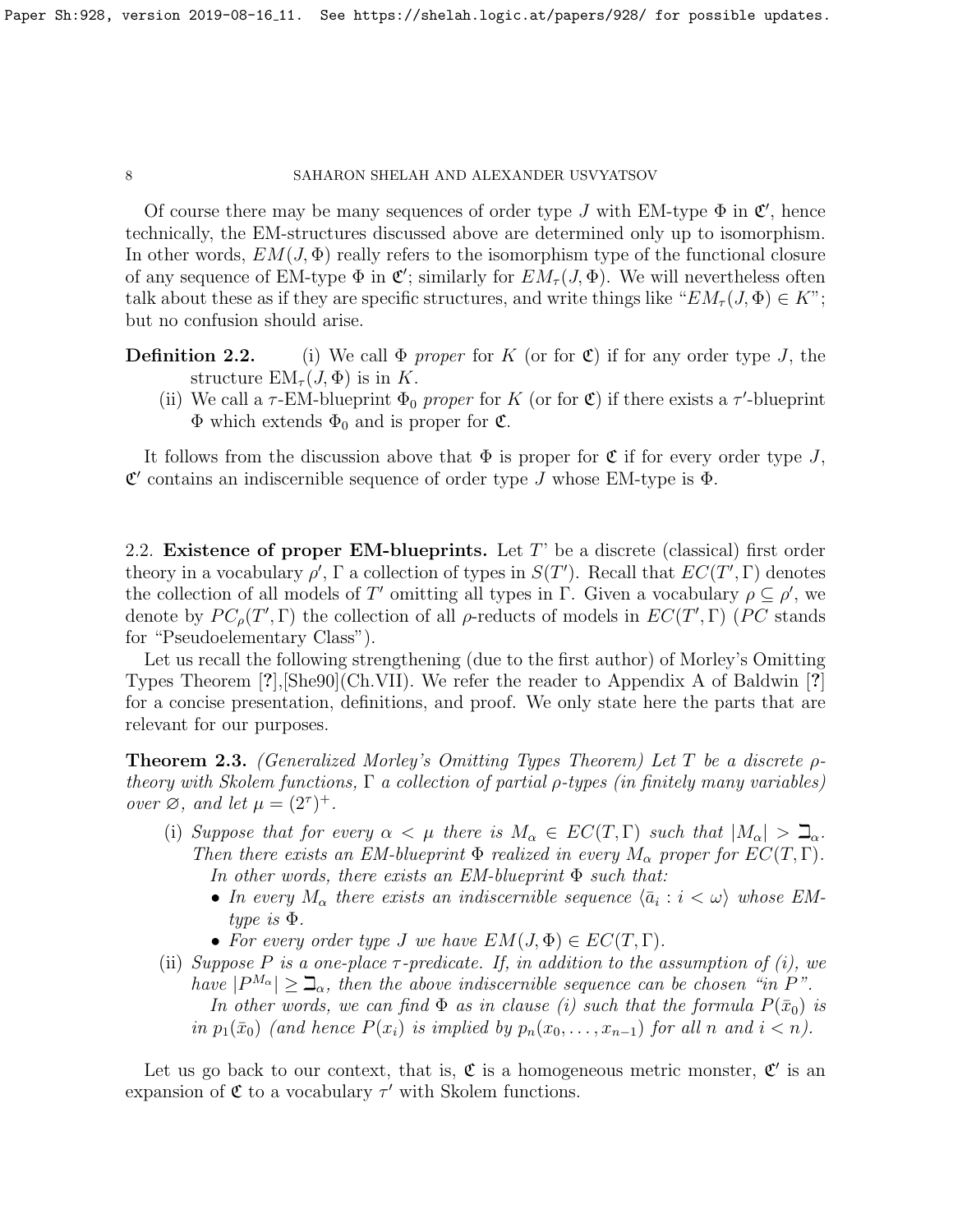<span id="page-8-0"></span>**Corollary 2.4.** (Existence of proper EM blueprints). Let  $\Phi$  be an EM-blueprint in vocabulary  $\tau$ . Let  $\mu = (2^{\tau})^+$  be as in Theorem [2.3.](#page-7-0) Assume now that for any  $\alpha < \mu$  there is an indiscernible sequence  $\bar{a}_{I_{\alpha}}$  of order type  $I_{\alpha}$ ,  $|I_{\alpha}| \geq \mathcal{I}_{\alpha}$  in  $\mathfrak{C}$ , whose EM blueprint is  $\Phi$ . Then  $\Phi$  is proper for  $\mathfrak{C}$ .

*Proof.* Expand  $\tau'$  with a new one-place predicate symbol P, and further expand the new vocabulary with Skolem functions; call the new vocabulary  $\hat{\tau}$ . For every  $\alpha < \mu$ , let  $M_{\alpha}$ be the functional closure of  $I_{\alpha}$ , so that P is interpreted as  $I_{\alpha}$ .

Since  $\mathfrak C$  is a homogeneous monster, there exist (see e.g. [?]) a discrete complete first order  $\tau$ -theory T, and a collection  $\Gamma$  of  $\tau$ -types over the empty set, such that  $K =$  $EC(T, \Gamma)$ . Of course,  $\Gamma$  is a collection of *partial* types in  $\hat{\tau}$ , and T is an  $\hat{\tau}$ -theory. Clearly, each  $\hat{M}_{\alpha}$  is therefore a model in  $EC(T, \Gamma)$ , and together they satisfy the assumptions of Theorem [2.3.](#page-7-0) Hence there exists an  $\hat{\tau}$ -EM-blueprint  $\hat{\Phi}$  as there. In other words,  $EM(J, \hat{\Phi})$ is a  $\hat{\tau}$ -structure, which is a model of T and omits all types in Γ; hence  $EM_{\tau}(J, \hat{\Phi}) \in$  $EC(T, \Gamma)$  (for any order type J). Moreover, by clause (ii) if the Theorem,  $\hat{\Phi}$  can be chosen "in  $P$ ". In particular,  $\hat{\Phi}$  extends  $\Phi$ .

Restricting ourselves to the vocabulary  $\tau'$ , and the EM-blueprint  $\hat{\Phi}$  to  $\Phi'$ , we obtain a  $\tau'$ -EM-blueprint, which is clearly still proper for  $EC(T, \Gamma) = K$ , and it still extends  $\Phi$ , which is exactly what we wanted.  $QED_{2.4}$ 

Remark 2.5. A slight modification of the proof above works for any pseudoelementary class  $PC_{\tau}(T, \Gamma)$ , hence in essence for any abstract elementary class K. Since all that is used in the proofs in this paper is instability and the existence of proper EM-blueprints, analogous results can be obtained  $-$  by essentially the same arguments  $-$  in much more general contexts (e.g., abstract metric classes with arbitrarily large models). However, we will not go into details of this here. The main motivation for our work is continuous elementary classes, and we feel that by discussing homogeneous monsters, we have already gone far enough outside of this "comfort zone". Nevertheless, we preferred to exemplify the general method, rather than rely on compactness, which is unnecessary for the type of non-structure theorems that are shown here.

## 3. Instability - the general case

As before,  $\mathfrak C$  is a homogeneous metric monster.

**Definition 3.1.** (i) A contradictory pair  $(\varphi(\bar{x}, \bar{y}), \psi(\bar{x}, \bar{y}))$  is called unstable if there are arbitrary long indiscernible sequences  $\langle \overline{a}_i : i \langle \overline{\lambda} \rangle, \langle \overline{b}_i : i \langle \overline{\lambda} \rangle \rangle$  such that

$$
i < j < \lambda \Rightarrow \varphi(\bar{a}_i, \bar{b}_j), \psi(\bar{a}_j, \bar{b}_i)
$$

In this case we also say that the pair above has the *order property*.

- (ii) A pair as above is called c-additively unstable or c-add-unstable (for  $c \ge 0$ ) if in addition  $\mathbf{d}(\varphi, \psi) \geq c$ .
- (iii)  $\mathfrak C$  is called unstable if there exists an unstable pair.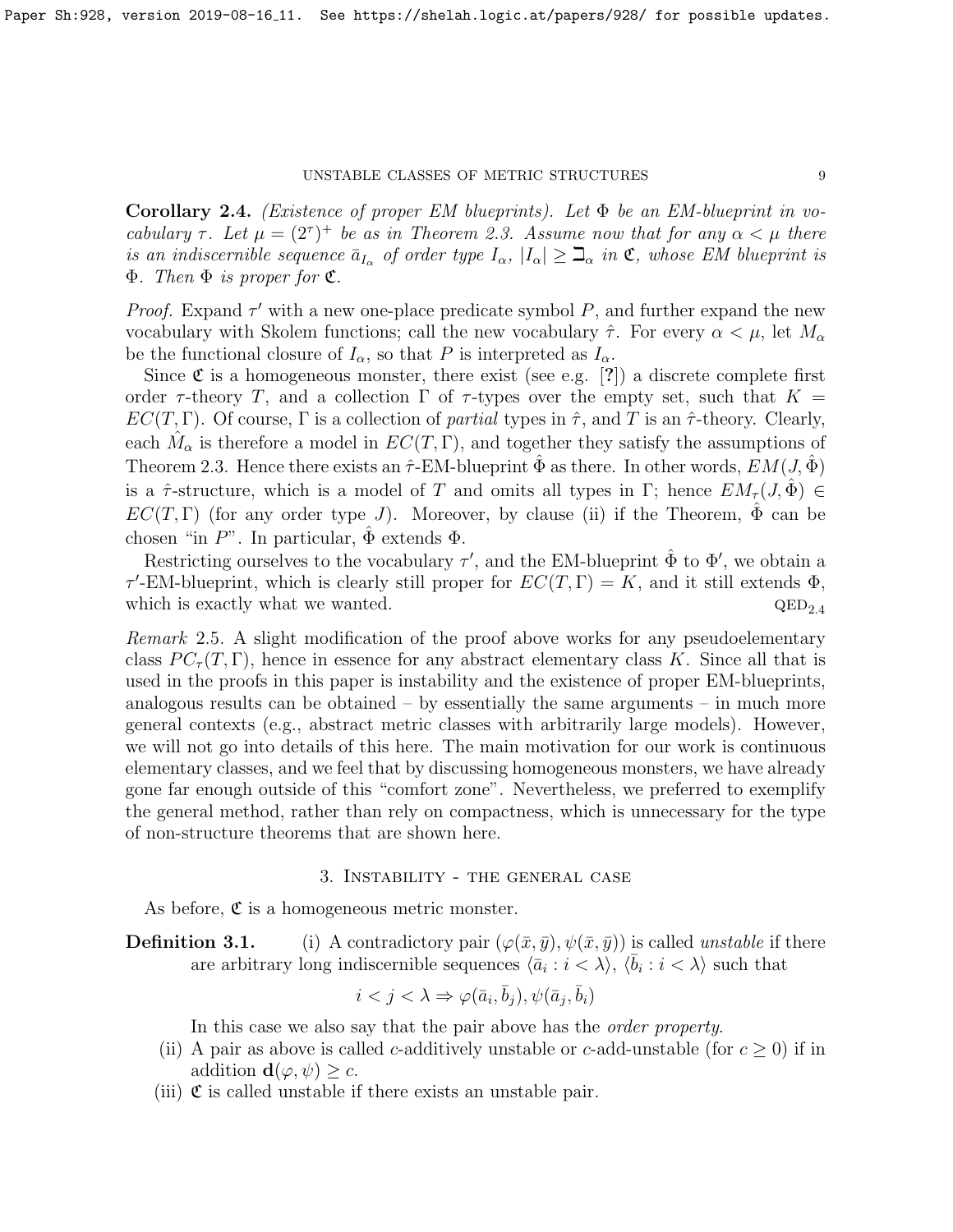(iv)  $\mathfrak C$  is called c-additively unstable or c-add-unstable if there exists a c-add-unstable pair.

Clearly, if  $\mathfrak C$  is compact (see [\[SU\]](#page-16-1)), e.g., is the monster model of a continuous first order theory, then the pair  $(\varphi(\bar{x}, \bar{y}), \psi(\bar{x}, \bar{y}))$  is unstable if and only if there exists an infinite indiscernible sequence (of any order type) as in Definition [3.1\(](#page-0-0)i). But since we have discussed the general theory of proper EM-blueprints in the previous section, we can now make a more interesting observation:

- **Observation 3.2.** (i) Let  $\mathfrak{C}$  be a homogeneous metric monster in vocabulary  $\tau$ ,  $\mu = (2^{|\tau|})^+,$  and let  $(\varphi(\bar{x}, \bar{y}), \psi(\bar{x}, \bar{y}))$  be a contradictory pair. Assume that for each  $\alpha < \mu$  there are indiscernible sequences  $\langle \bar{a}_i : i \in I_\alpha \rangle$ ,  $\langle \bar{b}_i : i < I_\alpha \rangle$  witnessing instability of  $(\varphi(\bar{x}, \bar{y}), \psi(\bar{x}, \bar{y}))$  (as in Definition [3.1\(](#page-0-0)i)) with  $|I_{\alpha}| \geq \mathbb{Z}_{\alpha}$ . Then the pair  $(\varphi(\bar{x}, \bar{y}), \psi(\bar{x}, \bar{y}))$  is unstable.
	- (ii) Moreover, under the assumptions of clause (i), there exists an EM-blueprint  $\Phi$ proper for  $\mathfrak C$  such that if I is a linear order and  $M = EM(I, \Phi)$  with skeleton  $\{\bar{a}_i\bar{b}_i : i \in I\}$ , then in M we have
		- $i < j \in I \Rightarrow \varphi(\bar{a}_i, \bar{b}_j) \wedge \psi(\bar{a}_j, \bar{b}_i)$
	- (iii) Analogous results hold for c-additively unstable.

*Proof.* Clause (i) follows from clause (ii), which, in turn, follows from Corollary [2.4.](#page-8-0) Clause (iii) is similar.  $QED_{3.2}$ 

## 4. Instability implies strong nonstructure

The following is a simplification of Definition III.2.5(1) in [?]:

- **Definition 4.1.** (i) Let I be a linear order,  $\Phi$  an EM-blueprint proper for  $\mathfrak{C}$ ,  $M =$  $EM(I, \Phi), \langle \bar{a}_i : i \in I \rangle$  is the skeleton of M,  $\bar{c}, \bar{d} \in M$ . We say that  $\bar{c}$  and  $\bar{d}$  are similar,  $\bar{c} \sim d$  if
	- $\bullet\ \bar c=\bar\sigma(\bar a_{\bar i}), \bar d=\bar\sigma(\bar a_{\bar j})$
	- *i* and *j* have the same quantifier free type in *I* in the language of order  $\{\leq\}$ .
	- (ii) Let  $\theta(\bar{x}, \bar{y})$  be a formula in the language or order  $\{\leq\}$ , and let I, J be linear orders. We say that I is  $\theta(\bar{x}, \bar{y})$ -unembeddable into J if for any EM-blueprint  $\Phi$  proper for **c** and a function  $f: I \to EM(J, \Phi)$  there exist  $\overline{i}_1, \overline{i}_2 \in I$  such that  $I \models \theta(\bar{i}_1, \bar{i}_2)$  and  $f(\bar{i}_1) \sim f(\bar{i}_2)$ .

<span id="page-9-0"></span>**Fact 4.2.** Let  $\theta(x_0x_1, y_0y_1)$  be the following formula in the language of order:  $\theta = x_0$  $x_1 \wedge y_1 < y_0$ . Let  $\lambda > |L|$ . Then there exists a family  $\langle I_\alpha : \alpha < 2^{\lambda} \rangle$  of linear orders of cardinality  $\lambda$  which are pairwise  $\theta(\bar{x}, \bar{y})$ -unembeddable into each other.

*Proof.* Combine [?] VI.3.1(2) and III.2.21 (see also Definition III.2.5(2) there).  $QED_{4,2}$ 

We now define weak embeddings between metric structures.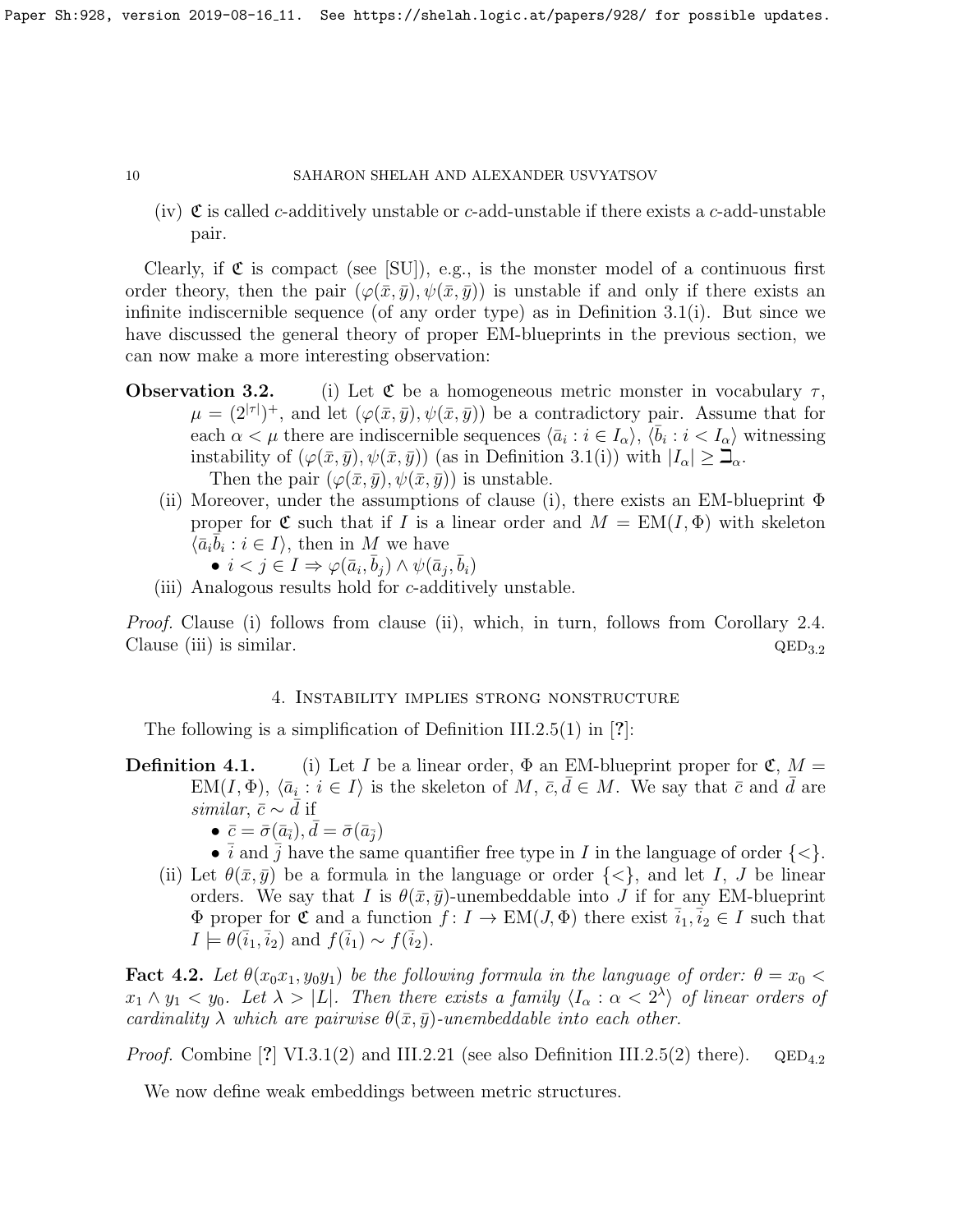- **Definition 4.3.** (i) Let  $\Delta$  be a set of formulae,  $c \geq 0$ , and let  $M, N \in K$ . We say that  $f: M \to N$  is a  $(\Delta, c)$ -additive-embedding or  $(\Delta, c)$ -add-embedding if it is 1-1 and for every  $\varphi(\bar{x}) \in \Delta$ ,  $\bar{a} \in M$  we have  $M \models \varphi(\bar{a}) \Rightarrow N \models \varphi^{[c]}(f(\bar{a}))$ .
	- (ii) We say that  $f: M \rightarrow N$  is a  $(\Delta, c)$ -additive isomorphism or  $(\Delta, c)$ -addisomorphism if it is an onto  $(\Delta, c)$ -embedding.

<span id="page-10-1"></span>**Proposition 4.4.** Denote  $\theta(x_0x_1, y_0y_1) = x_0 < x_1 \wedge y_1 < y_0$  and let I, J be linear orders such that I is  $\theta$ -unembeddable into J. Assume that  $\mathfrak C$  is unstable with respect to some c-contradictory pair  $(\varphi(\bar{x}, \bar{y}), \psi(\bar{x}, \bar{y}))$ . Then there exists an EM-blueprint  $\Phi$  such that there is no  $(\{\varphi(\bar{x}, \bar{y}), \psi(\bar{x}, \bar{y})\}, \frac{c}{3})$  $\frac{c}{3}$ )-add-embedding  $f: EM(I, \Phi) \rightarrow EM(J, \Phi)$ .

*Proof.* By instability of the pair  $(\varphi, \psi)$  and the standard Erdös-Rado argument

<span id="page-10-0"></span> $\otimes$  4.4.1. There exists an EM-blueprint  $\Phi$  proper for  $\mathfrak C$  such that if I is a linear order and  $M = EM(I, \Phi)$  with skeleton  $\langle \bar{a}_i \bar{b}_i : i \in I \rangle$ , then in M we have

• 
$$
i < j \in I \Rightarrow \varphi(\bar{a}_i, \bar{b}_j) \land \psi(\bar{a}_j, \bar{b}_i)
$$

Denote  $M = \overline{EM(I, \Phi)}, N = \overline{EM(J, \Phi)}$  and let  $f: M \to N$ . Assume by contradiction that f is a  $(\{\varphi, \psi\}, \frac{c}{3})$  $\frac{c}{3}$ )-embedding.

Let  $\langle \bar{a}_i \bar{b}_i : i \in I \rangle$ ,  $\langle \bar{a}'_j \bar{b}'_j : j \in J \rangle$  be the skeletons of  $EM(I, \Phi), EM(J, \Phi)$  respectively. Since I is  $\theta$ -unembeddable into J (and we can identify I with  $\langle \bar{a}_i \bar{b}_i : i \in I \rangle$ ), there exist  $i_0, i_1, l_0, l_1 \in I$  with  $i_0 < i_1, l_1 < l_0$  and  $f(\bar{a}_{i_0}\bar{b}_{i_0})f(\bar{a}_{i_1}\bar{b}_{i_1}) \sim f(\bar{a}_{l_0}\bar{b}_{l_0})f(\bar{a}_{l_1}\bar{b}_{l_1})$ , in particular

$$
f(\bar{a}_{i_0})f(\bar{b}_{i_0})f(\bar{a}_{i_1})f(\bar{b}_{i_1}) \equiv f(\bar{a}_{l_0})f(\bar{b}_{l_0})f(\bar{a}_{l_1})f(\bar{b}_{l_1})
$$

By  $\otimes$  [4.4.1](#page-10-0) we have  $M \models \varphi(\bar{a}_{i_0}, \bar{b}_{i_1})$  and  $M \models \psi(\bar{a}_{l_0}, \bar{b}_{l_1})$ . By the assumption towards contradiction,

$$
N \models \varphi^{[\frac{c}{3}]}(f(\bar{a}_{i_0}), f(\bar{b}_{i_1}))
$$

and

.

.

$$
N\models \psi^{[\frac{e}{3}]}(f(\bar{a}_{l_0}),f(\bar{b}_{l_1}))
$$

But since

$$
f(\bar{a}_{i_0})f(\bar{b}_{i_0})f(\bar{a}_{i_1})f(\bar{b}_{i_1}) \equiv f(\bar{a}_{l_0})f(\bar{b}_{l_0})f(\bar{a}_{l_1})f(\bar{b}_{l_1})
$$

we also get e.g.

$$
N\models\varphi^{[\frac{c}{3}]}(f(\bar{a}_{l_0}),f(\bar{b}_{l_1}))
$$

which is clearly a contradiction to the pair  $(\varphi, \psi)$  being c-contradictory. QED<sub>4.4</sub>

We conclude that relatively weak notions of categoricity imply stability or just cadditive stability.

**Corollary 4.5.** (i) Assume that there exists  $\lambda > |L|$  such that for every  $M, N \in K^c$ , every  $\Delta \subseteq L$  finite and every  $\varepsilon > 0$  there exists  $f: M \to N$  which is a  $(\Delta, \varepsilon)$ additive isomorphism. Then  $\mathfrak{C}$  is stable.

$$
11\quad
$$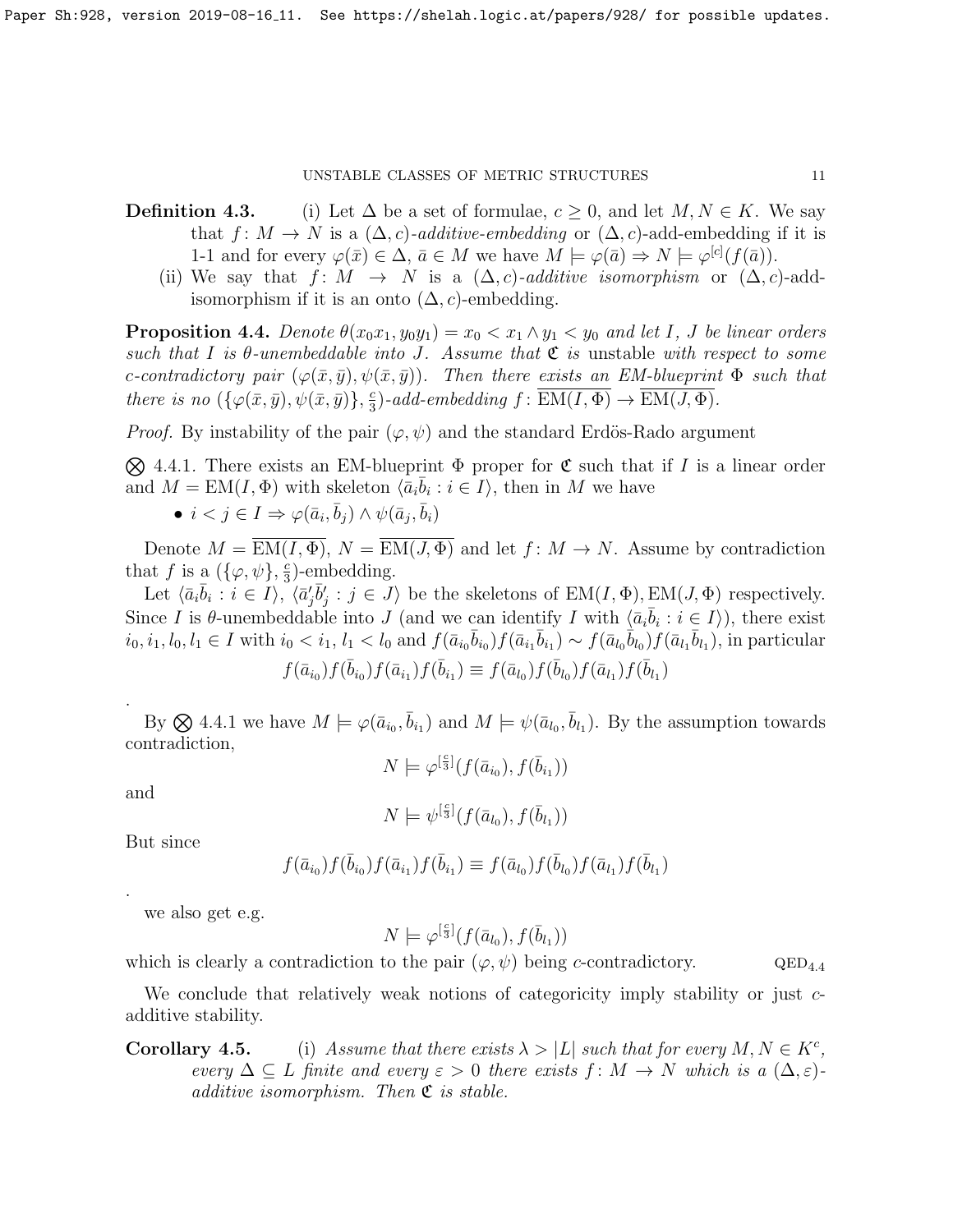- (ii) In (i) it is enough to assume that for every  $\Delta \subseteq L$  finite there exists  $\varepsilon < \frac{diam(\Delta)}{3}$ and  $f: M \to N$  which is a  $(\Delta, \varepsilon)$ -additive isomorphism.
- (iii) In (i) it is enough to assume that for every  $\Delta$  and  $\varepsilon > 0$  there exists  $\lambda > |L|$ such that for every M, N of density  $\lambda$  there exists a  $(\Delta, \varepsilon)$ -additive isomorphism from M to N.
- (iv) Similarly, it is enough to assume that for every  $\Delta$  there exist  $\varepsilon < \frac{diam(\Delta)}{3}$  and  $\lambda > |L|$  such that for every M, N of density  $\lambda$  there exists a  $(\Delta, \varepsilon)$ -additive isomorphism from M to N.
- (v) Assume that for every  $\Delta \subseteq L$  finite of diameter  $\geq c$  there exists  $e < \frac{c}{3}$  and  $f: M \to N$  which is a  $(\Delta, e)$ -add-isomorphism. Then  $\mathfrak{C}$  is c-additively stable.
- (vi) Again, in (v) it is enough to assume the weaker version: for every  $\Delta$  of diameter  $\geq c$  there exists e and  $\lambda > |L|$ .

*Proof.* Straightforward by Proposition [4.4](#page-10-1) and Fact [4.2.](#page-9-0)  $QED_{4.5}$ 

# 5. The continuous case and Banach spaces

The following definition of "continuous truth" is strongly related to continuous model theory studied in [?] (and was, in fact, a motivation for the second author's interest in the subject). But since we are working here in a much more general setting than continuous first order logic, we will not require any background or use any results from [?] (except some notations, which we introduce explicitly).

# **Definition 5.1.** (i) Given a formula  $\varphi(\bar{x})$  and  $\bar{a} \in \mathfrak{C}$ , we define the *continuous truth value* of  $\varphi(\bar{a})$  by

$$
\varphi(\bar{a}) = \inf \{ \varepsilon \colon \mathfrak{C} \models \varphi^{[\varepsilon]}(\bar{a}) \}
$$

Statements of the form  $[\varphi(\bar{a}) = \varepsilon], [\varphi(\bar{a}) \leq \varepsilon], [\varphi(\bar{a}) < \varepsilon]$  have the obvious meaning, and we will refer to them as *conditions*. Conditions of the form  $\varphi(\bar{x}) =$  $\varepsilon$  or  $[\varphi(\bar{x}) \leq \varepsilon]$  are called *closed* while conditions of the form  $[\varphi(\bar{x}) \leq \varepsilon]$  are *open*. We will say that a tuple  $\bar{a}$  satisfies the condition  $[\varphi(\bar{x}) \leq \varepsilon]$  (or  $[\varphi(\bar{x}) \leq \varepsilon]$ , etc) if  $[\varphi(\bar{a}) \leq \varepsilon]$ ; sometimes we write  $\bar{a} \models [\varphi(\bar{x}) \leq \varepsilon]$ .

(ii) Let  $\mathfrak C$  be a momspace. We say that a formula  $\varphi(\bar x)$  has weak negations if for every  $c > 0$ , the closed condition  $[\varphi(\bar{x}) \geq c]$  is type-definable.

Remark 5.2. (i) Note that  $\varphi(\bar{a})$  is just the distance between  $\bar{a}$  and the closed set  $\varphi^{\mathfrak{C}}$ .

- (ii) Let  $M \in K$ ,  $\varphi(\bar{x})$  a formula. Then for every  $\bar{a} \in M$  we have  $\varphi^M(\bar{a}) = \varphi^{\mathfrak{C}}(\bar{a})$ , that is, the continuous truth value does not depend on where it is being computed. In particular, if  $N = \text{mcl}(M) \in K^c$ , then  $\varphi^M(\bar{a}) = \varphi^N(\bar{a})$  for all  $\bar{a} \in M$ .
- **Definition 5.3.** (i) Let  $\varphi(\bar{x})$  be a formula,  $c \leq 0$ . We say that  $\varphi$  does not have the c-additive order property (or is c-additively stable,  $\bar{c}$ -add-stable) if for every indiscernible sequence  $\langle \bar{a}_i \bar{b}_i : i \rangle \langle \lambda \rangle$  long enough we have

$$
i < j \Rightarrow |\varphi(\bar{a}_i, \bar{b}_j) - \varphi(\bar{a}_j, \bar{b}_i)| \leq c
$$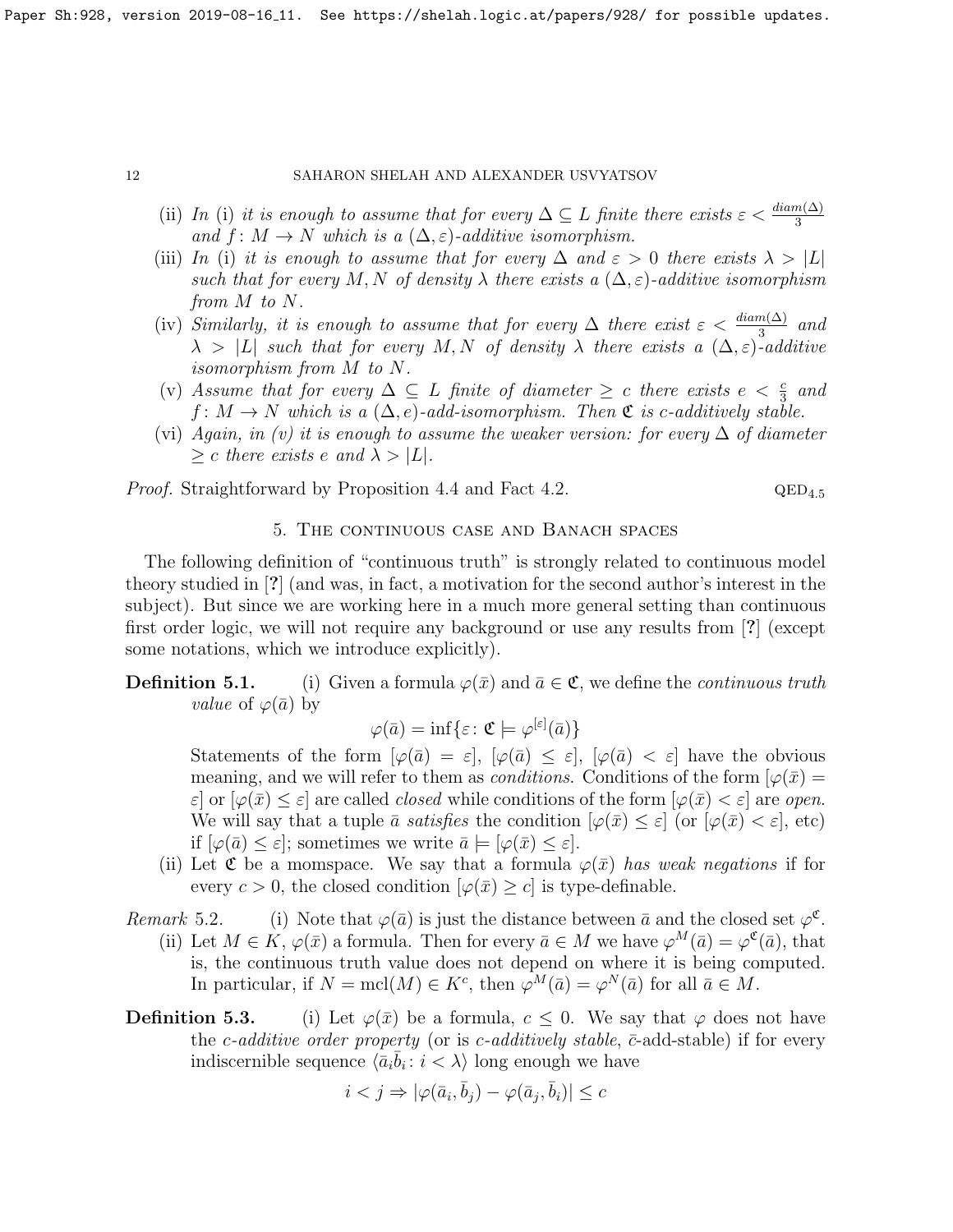(ii) Let  $\varphi(\bar{x})$  be a formula,  $c \geq 1$ . We say that  $\varphi$  does not have the  $\varepsilon$ -multiplicative order property (or is  $\varepsilon$ -multiplicatively stable,  $\varepsilon$ -mult-stable) if for every indiscernible sequence  $\langle \bar{a}_i \bar{b}_i : i < \lambda \rangle$  long enough we have

$$
i
$$

where we stipulate  $\frac{0}{0} = 1$ ,  $\frac{c}{0} = \infty$  for  $c > 0$ .

- **Observation 5.4.** (i) If a formula  $\varphi(\bar{x}, \bar{y})$  is c-add-unstable, then  $\mathfrak{C}$  is c-addunstable exemplified by a pair  $(\varphi^{[r]}(\bar{x}, \bar{y}), \psi(\bar{x}, \bar{y}))$  for some  $r \geq 0$  and  $\psi$  with  $\mathbf{d}(\varphi, \psi) > r + c.$ 
	- (ii)  $\mathfrak C$  is c-add-stable if and only if every formula is c-add-stable.

*Proof.* Note that  $\varphi(\bar{a}, \bar{b}) > e$  means that the formula  $\varphi^{[e]}(\bar{a}, \bar{b})$  does not hold, and therefore by the definition of a monster metric space there exists  $\psi(\bar{x}, \bar{y})$  such that  $\psi(\bar{a}, \bar{b})$  holds and the pair  $(\varphi^{[e]}, \psi)$  is contradictory. So if e.g.  $\varphi(\bar{a}_i, \bar{b}_j) \leq r$  and  $\varphi(\bar{a}_j, \bar{b}_i) > r + c$ , then there exists  $\psi(\bar{x}, \bar{y})$  such that  $(\varphi^{[r+c]}, \psi)$  is a contradictory pair and  $\psi(\bar{a}_j, \bar{b}_i)$  holds. The rest should be clear.  $QED_{5.4}$ 

- **Definition 5.5.** (i) Let  $\varphi(\bar{x})$  be a formula,  $M, N \in K$ ,  $f: M \to N$ ,  $c \geq 0$ . We say that f is a  $(\varphi, c)$ -additive isomorphism  $((\varphi, c)$ -add-isomorphism) if for every  $\bar{a} \in M$  we have  $|\varphi(\bar{a}) - \varphi(f(\bar{a}))| \leq c$ .
	- (ii) Let  $\varphi(\bar{x})$  be a formula,  $M, N \in K$ ,  $f: M \to N$ ,  $c \geq 1$ . We say that f is a  $(\varphi, c)$ -multiplicative isomorphism  $((\varphi, c)$ -mult-isomorphism) if for every  $\bar{a} \in M$ we have

$$
\frac{1}{c} \le \frac{\varphi(\bar{a})}{\varphi(f(\bar{a}))} \le c
$$

where we stipulate  $\frac{0}{0} = 1, \frac{c}{0} = \infty$  for  $c > 0$ .

(iii) Let  $\varphi(\bar{x})$  be a formula,  $M, N \in K$ ,  $f: M \to N$ . We define the  $\varphi$ -additive norm of  $f$  by

 $||f||_{\varphi, add} = \inf \{ \bar{c} : f \text{ is a } (\varphi, c) \text{-add-isomorphism} \}$ 

(could be  $\infty$ ).

(iv) Let  $\varphi(\bar{x})$  be a formula,  $M, N \in K$ ,  $f: M \to N$ . We define the  $\varphi$ -multiplicative norm of f by

$$
||f||_{\varphi, mult} = \inf \{ \bar{c} : f \text{ is a } (\varphi, c)\text{-mult-isomorphism} \}
$$

(could be  $\infty$ ).

- (v) Let  $\varphi(\bar{x})$  be a formula,  $c \geq 0$ . We say that  $\mathfrak{C}$  is  $(\varphi, c)$ -additively categorical in a cardinality  $\lambda$  if for every  $M, N \in K^c$  of density  $\lambda$  there is  $f: M \to N$ ,  $||f||_{\varphi,add} \leq c.$
- (vi) Let  $\varphi(\bar{x})$  be a formula,  $c \geq 1$ . We say that  $\mathfrak{C}$  is  $(\varphi, c)$ -multiplicatively categorical in a cardinality  $\lambda$  if for every  $M, N \in K^c$  of density  $\lambda$  there is  $f: M \to N$ ,  $||f||_{\varphi, mult} \leq c.$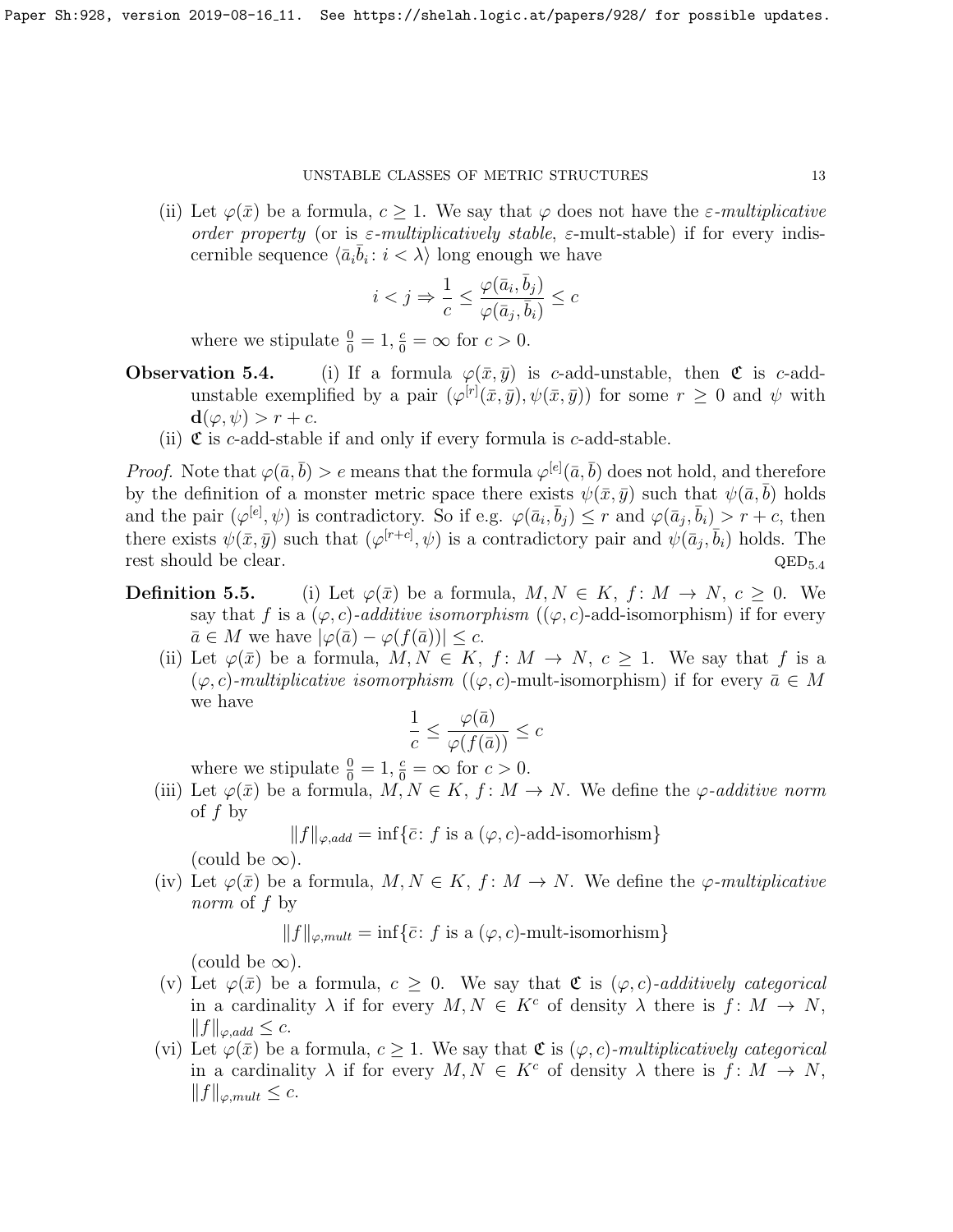## <span id="page-13-0"></span>Corollary 5.6. Let  $c \geq 0$ .

- (i) If a formula  $\varphi(\bar{x}, \bar{y})$  is c-add-unstable then for every  $\lambda > |L|$  there exists a sequence of models  $\langle M_i : i < 2^{\lambda} \rangle$  of density character  $\lambda$  such that for  $i \neq j$  and for every  $f: M_i \to M_j$  we have  $||f||_{\varphi, add} > \frac{c}{3}$  $\frac{c}{3}$ .
- (ii) Assume that  $\mathfrak{C}$  is  $(\varphi, c)$ -additively categorical in some  $\lambda > |L|$ . Then  $\varphi$  is  $3 \cdot c$ additively stable.
- (iii) Assume that for every  $c > 0$  there is  $\lambda > |L|$  such that  $\mathfrak{C}$  is  $(\varphi, c)$ -additively categorical in  $\lambda$ . Then  $\varphi$  is stable.

*Proof.* This is basically a restatement of Proposition [4.4](#page-10-1) and Corollary [4.5.](#page-0-0) Note that one has to use Observation [5.4](#page-0-0) in order to obtain EM-blueprint  $\Phi$  as in [4.4.1.](#page-10-0)  $QED_{5.6}$ 

We would like to formulate the multiplicative analogue of Corollary [5.6.](#page-13-0) It will be more convenient for us to deal with this in the "Hausdorff" case. Since our main aim is connecting weak multiplicative categoricity for classes of normed spaces with quantifierfree stability (so  $\varphi(x, y) = ||x + y||$ , that is,  $||x + y|| = 0$ ), existence of weak negations is a reasonable assumption.

<span id="page-13-1"></span>Corollary 5.7. Let  $c \geq 1$ ,  $\varphi(\bar{x}, \bar{y})$  a formula with weak negations.

- (i) If  $\varphi(\bar{x}, \bar{y})$  is c-mult-unstable then for every  $\lambda > |L|$  there exists a sequence of models  $\langle M_i : i < 2^{\lambda} \rangle$  of density character  $\lambda$  such that for  $i \neq j$  and for every  $f\colon M_i\to M_j$  we have  $||f||_{\varphi, mult} > \sqrt{c}$ .
- (ii) Assume that  $\mathfrak{C}$  is  $(\varphi, c)$ -multiplicatively categorical in some  $\lambda > |L|$ . Then  $\varphi$  is  $c^2$ -mult-stable.
- (iii) Assume that for every  $c > 1$  there is  $\lambda > |L|$  such that  $\mathfrak{C}$  is  $(\varphi, c)$ -mult-categorical in  $\lambda$ . Then  $\varphi$  is stable.

Proof. (ii) and (iii) clearly follow from (i).

(i) We just have to make sure that the proof of Proposition [4.4](#page-10-1) can be adjusted. So suppose  $\varphi$  has the c-multiplicative order property, that is, there are arbitrary long indiscernible sequences  $\langle \bar{a}_i : i < \theta \rangle$  satisfying e.g. for some r and  $\varepsilon > 0$ 

$$
i < j \Rightarrow \varphi(\bar{a}_i, \bar{a}_j) \le r, \varphi(\bar{a}_j, \bar{a}_i) \ge r \cdot c + \varepsilon
$$

(for simplicity of notation, we add dummy variables in order to combine two sequences into one; of course, this can be avoided, as in the proof of Proposition [4.4\)](#page-10-1).

By the assumption on  $\varphi$ , we can find an EM-blueprint such that the inequalities above are satisfied by the elements of the skeleton of  $EM(I, \Phi)$  for every linear order I (so  $\psi$  in [4.4.1](#page-10-0) is replaced with the "weak negation"  $[\varphi(\bar{x}, \bar{y}) \geq r \cdot c + \varepsilon]$ .

Now repeating the proof of Proposition [4.4,](#page-10-1) given  $\lambda > |L|$  we get a sequence  $\langle M_{\alpha} :$  $\alpha < 2^{\lambda}$  of models in  $K^c$  such that

- $M_{\alpha} = \overline{\mathrm{EM}(I_{\alpha}, \Phi)}$
- $\alpha \neq \beta \Rightarrow I_{\alpha}$  is not  $\theta$ -embeddable into  $I_{\beta}$  ( $\theta$  as in [4.4\)](#page-10-1). √

Let  $f: M_{\alpha} \to M_{\beta}$ . Assuming  $||f||_{\varphi, mult} \leq$  $\overline{c}$ , we will get  $i_0 < i_1, l_1 < l_0$  such that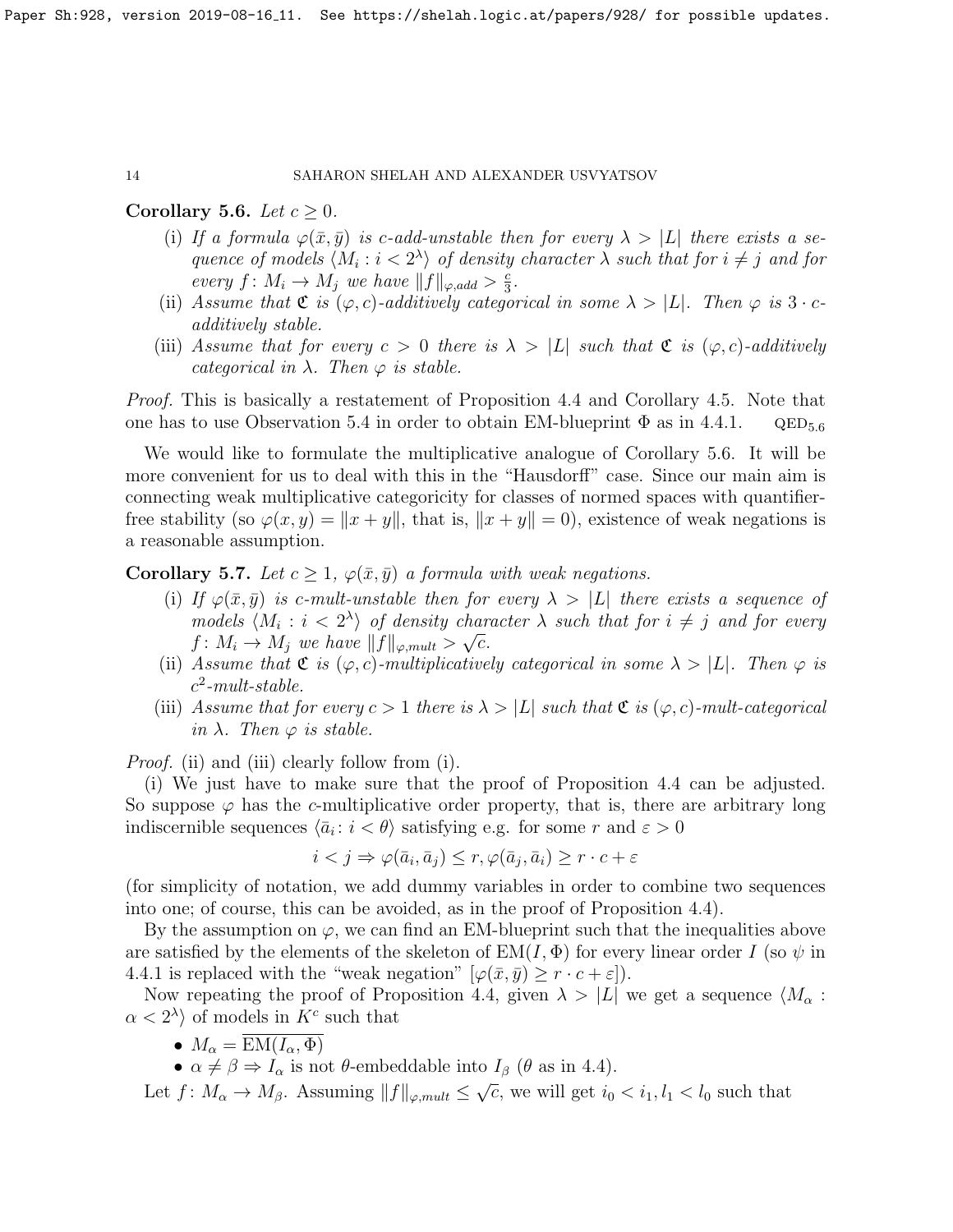- $M_{\alpha} \models [\varphi(\bar{a}_{i_0}, \bar{a}_{i_1}) \leq r]$  and therefore  $M_{\beta} \models [\varphi(f(\bar{a}_{i_0}), f(\bar{a}_{i_1})) \leq r]$ √  $\overline{c}$ ]
- $M_{\alpha} \models [\varphi(\bar{a}_{l_0}, \bar{a}_{l_1}) \geq rc + \varepsilon]$  and therefore  $M_{\beta} \models [\varphi(f(\bar{a}_{l_0}), f(\bar{a}_{l_1})) \geq r \frac{c}{\sqrt{c}} + \frac{\varepsilon}{\sqrt{c}}]$

$$
\bullet \ f(\bar{a}_{i_0})f(\bar{a}_{i_1}) \equiv f(\bar{a}_{l_0})f(\bar{a}_{l_1})
$$

which when put together is clearly a contradiction.  $QED_{5.7}$ 

The following particular case is of especial interest to us in this context.

**Definition 5.8.** Assume that  $\mathfrak{C}$  is a *normed* structure (over  $\mathbb{F} = \mathbb{R}$  or  $\mathbb{C}$ , maybe with extra-structure). We say that  $\mathfrak C$  is *c*-categorical in a cardinal  $\lambda$  for  $c \geq 1$  if for every two models M, N of density  $\lambda$  there exists a linear isomorphism  $f: M \to N$  such that for every  $a \in M$  we have  $\frac{1}{c} \leq \frac{\|a\|_M}{\|f(a)\|}$  $\frac{\|a\|_M}{\|f(a)\|_N} \leq c$  (where  $\frac{0}{0} = 1, \frac{r}{0} = \infty$  for  $r \neq 0$ ).

Remark 5.9. Note that if f is as in the definition above, it is a  $(\varphi(\bar{x}), c)$  - multiplicative isomorphism for any  $\varphi(\bar{x}) = \varphi(x_{< k})$  of the form  $\varphi(\bar{x}) = ||\sum_{i < k} r_i x_i||$  (where  $r_i \in \mathbb{F}$ ).

So by Corollary [5.7](#page-13-1) and the previous remark we obtain the following:

<span id="page-14-0"></span>**Corollary 5.10.** Let  $\mathfrak{C}$  be a normed structure over  $\mathbb{F}$  (possibly with extra-structure), c-categorical in  $\lambda > |L|$ . Then every formula  $\varphi(\bar{x}, \bar{y}) = \varphi(x_{< k}, y_{< \ell})$  of the form

$$
\varphi(\bar{x}, \bar{y}) = \left\| \sum_{i < k} r_i x_i + \sum_{j < \ell} s_j y_j \right\|
$$

is  $c^2$ -mult-stable.

## 6. Junge-Rosenthal stability

After hearing the statement of Corollary [5.10,](#page-14-0) Ward Henson asked whether the proof can be modified in order to obtain a stronger version of stability. In this section we give a positive answer to Henson's question.

The following definition in the context of Banach spaces is due to Junge and Rosenthal (although to the best of our knowledge the original paper was never finished). One reference is [?]. We will not make use of the name "asymptotically symmetric" suggested in [?] (since the definition below is simply a very natural generalization of stability).

For the sake of simplicity of presentation, we only deal with the multiplicative case (and assume existence of weak negations). The additive analogue can be developed similarly.

**Definition 6.1.** Let  $\varphi(\bar{x}_0, \ldots, \bar{x}_{n-1})$  be a formula with weak negations,  $c \geq 1$ . We say that  $\varphi(\bar{x}_0,\ldots,\bar{x}_{n-1})$  is  $(c, n)$ -multiplicatively stable  $((c, n)$ -mult-stable or just c-multstable, since n is clear from  $\varphi$ ) if for every indiscernible sequences  $\langle \bar{a}_{i,0} \dots \bar{a}_{i,n-1} : i < \omega \rangle$ and permutations  $\sigma, \pi$  of n we have

$$
\frac{1}{c} \le \frac{\varphi(\bar{a}_{\sigma(0),0} \dots \bar{a}_{\sigma(n-1),n-1})}{\varphi(\bar{a}_{\pi(0),0} \dots \bar{a}_{\pi(n-1),n-1})} \le c
$$

The following is a modification of Fact [4.2.](#page-9-0)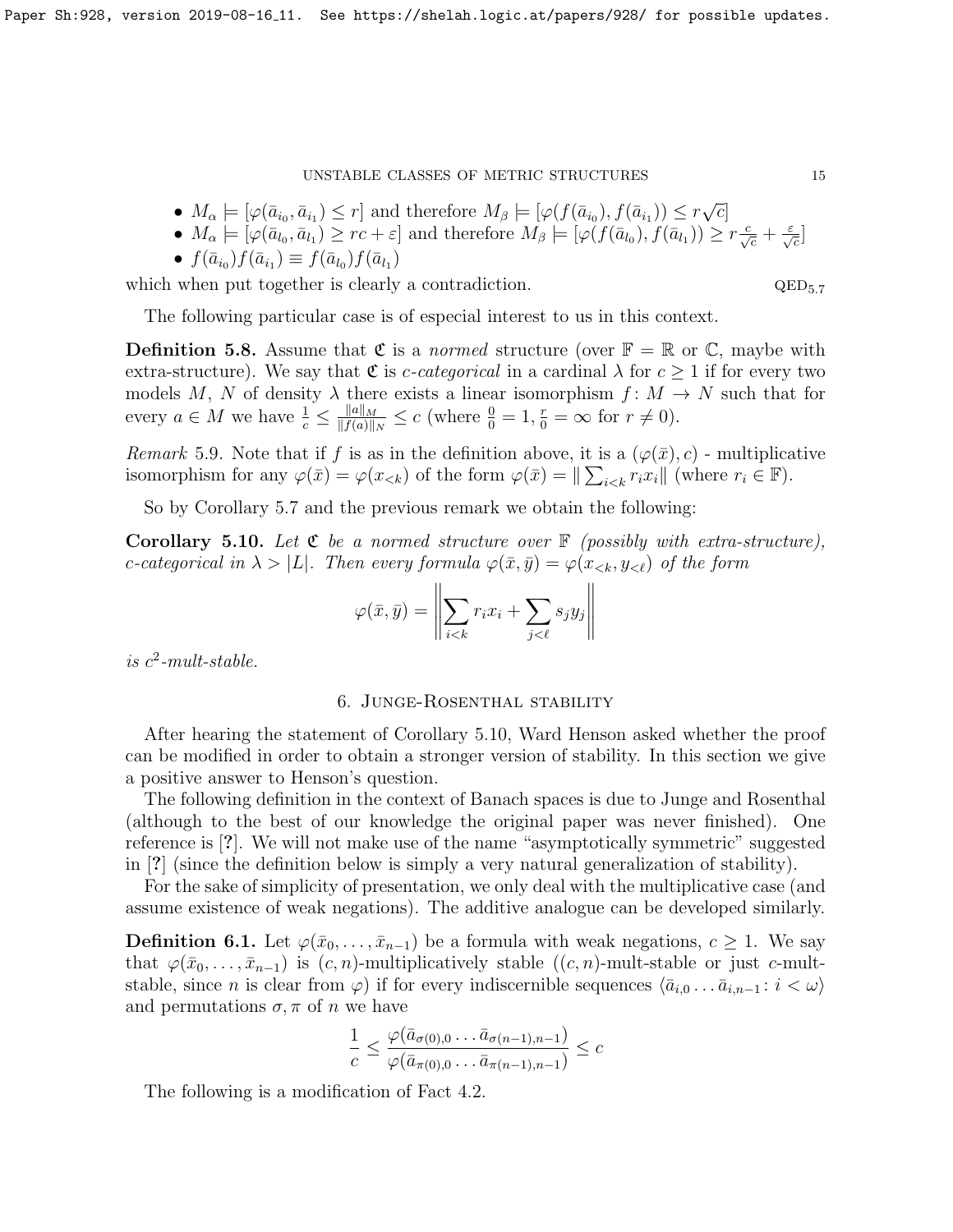<span id="page-15-0"></span>**Fact 6.2.** Let  $\sigma$  be a permutation of n and let  $\theta_{\sigma}(x_0 \ldots x_{n_1}, y_0 \ldots y_{n-1})$  be the following formula in the language of order:

$$
\theta_{\sigma} = (x_0 < x_1 < \ldots < x_{n-1}) \land (y_{\sigma(0)} < y_{\sigma(1)} < \ldots < y_{\sigma(n-1)})
$$

Let  $\lambda > |L|$  regular,  $\mu \geq \lambda$ . Then there exists a family  $\langle I_\alpha : \alpha < 2^{\lambda} \rangle$  of linear orders of cardinality  $\mu$  which are pairwise  $\theta_{\sigma}(\bar{x}, \bar{y})$ -unembeddable into each other.

*Proof.* By Claim 2.29 in [?], III.  $QED_{6.2}$ 

<span id="page-15-1"></span>**Theorem 6.3.** Let  $c \geq 1$ ,  $\varphi(\vec{x}) = \varphi(\bar{x}_0, \ldots, \bar{x}_{n-1})$  a formula with weak negations.

- (i) If  $\varphi(\vec{x})$  is c-mult-unstable then for every  $\lambda > |L|$  regular and every  $\mu \geq \lambda$  there exists a sequence of models  $\langle M_i : i < 2^{\lambda} \rangle$  of density character  $\mu$  such that for  $i \neq j$  and for every  $f \colon M_i \to M_j$  we have  $||f||_{\varphi, mult} > \sqrt{c}$ .
- (ii) Assume that  $\mathfrak{C}$  is  $(\varphi, c)$ -multiplicatively categorical in some  $\lambda > |L|$ . Then  $\varphi$  is  $c^2$ -mult-stable.
- (iii) Assume that for every  $c > 1$  there is  $\lambda > |L|$  such that  $\mathfrak{C}$  is  $(\varphi(\vec{x}), c)$ -multcategorical in  $\lambda$ . Then  $\varphi(\vec{x})$  is stable (that is,  $(n, 1)$ -stable).

Proof. As in the proof of Corollary [5.7,](#page-13-1) (ii) and (iii) follow from (i), whereas for (i) we should modify the proof of Corollary [5.7](#page-13-1) appropriately. So suppose  $\varphi(\vec{x})$  is c-multunstable, that is, there are arbitrary long indiscernible sequences  $\langle \bar{a}_{i,0} \dots \bar{a}_{i,n-1} : i < \theta \rangle$ satisfying e.g. for some  $r, \varepsilon > 0$  and a permutation  $\sigma$  of n

$$
i_0 < i_2 < \ldots < i_{n-1} \Rightarrow \varphi(\bar{a}_{i_0,0},\ldots,\bar{a}_{i_{n-1},n-1}) \le r, \quad \varphi(\bar{a}_{i_{\sigma(0)},0},\ldots,\bar{a}_{i_{\sigma(n-1)},n-1}) \ge r \cdot c + \varepsilon
$$

We can find an EM-blueprint such that the inequalities above are satisfied by the elements of the skeleton of  $EM(I, \Phi)$  for every linear order I.

Now applying Fact [6.2,](#page-15-0) given  $\lambda > |L|$  we get a sequence  $\langle M_{\alpha} : \alpha < 2^{\lambda} \rangle$  of models in  $K^c$  such that

- $M_{\alpha} = EM(I_{\alpha}, \Phi)$
- $\alpha \neq \beta \Rightarrow I_{\alpha}$  is not  $\theta_{\sigma}$ -embeddable into  $I_{\beta}$

The rest is exactly as in the proof of Corollary [5.7.](#page-13-1)  $QED_{6.3}$ 

Remark 6.4. Note that Theorem [6.3](#page-15-1) is not quite a generalization of Corollary [5.7:](#page-13-1) here we only get  $2^{\lambda}$  models of density  $\lambda$  if  $\lambda$  is *regular* (otherwise, we get  $2^{\mu}$  for every regular  $\mu < \lambda$ ), whereas Corollary [5.7](#page-13-1) gives the maximal number in every  $\lambda > |L|$ . The reason is that Theorem [6.3](#page-15-1) relies on an easier straightforward argument given in [?], chapter III, whereas in Corollary [5.7](#page-13-1) we could apply a more sophisticated analysis of [?], chapter VI.

Let us conclude with a precise statement of Theorem [1.1,](#page-4-0) which we think of as one of the main results of the paper. It follows immediately from Theorem [6.3.](#page-15-1)

**Corollary 6.5.** Let  $\mathfrak{C}$  be a normed structure over  $\mathbb{F}$  (possibly with extra-structure), ccategorical in  $\lambda > |L|$ . Then  $\mathfrak{C}$  is c<sup>2</sup>-asymptotically symmetric, that is, for every n, the formula

$$
\varphi(x_1,\ldots,x_n)=\|x_1+\ldots+x_n\|
$$